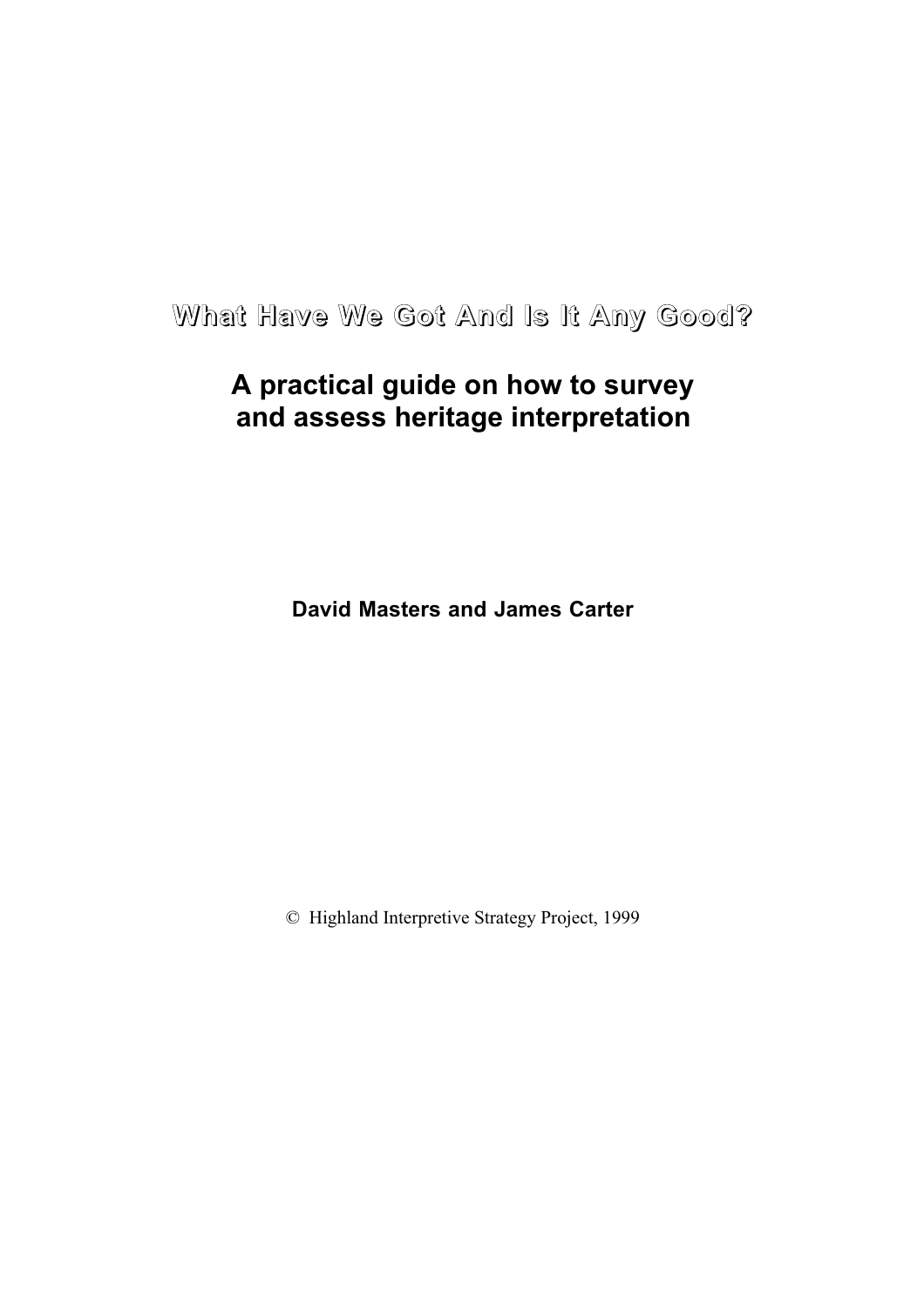# **Acknowledgements**

We are very grateful to all those who assisted us in producing this manual and who gave so generously of their time and thoughts. In particular, we would like to thank Rona Gibb, Highland Interpretive Strategy Officer; Bill Taylor, Scottish Natural Heritage; and Neil Diment, Northumberland National Park, for their invaluable help and comments. Any errors or omissions are our responsibility.

# **Index**

| 1. How to use this Manual                |                                                   | Page 3  |
|------------------------------------------|---------------------------------------------------|---------|
| 2. Introduction and Background           |                                                   | Page 4  |
| 3. Survey Aims                           |                                                   | Page 5  |
| 4. Key Assumptions                       |                                                   | Page 5  |
| 5. Preparing for a Survey                |                                                   | Page 7  |
|                                          | 6. How to Produce an Inventory                    | Page 9  |
| 7. How to Undertake a Quality Assessment |                                                   | Page 12 |
| 8. Notes on Coding                       |                                                   | Page 18 |
| 9. Training the Surveyors                |                                                   | Page 19 |
| 10. Setting up a Database                |                                                   | Page 20 |
| 11. Analysing and Interpreting the Data  |                                                   | Page 20 |
| Appendix 1:                              | Survey questionnaires and coding notes            | Page 23 |
|                                          | Appendix 2: Measuring readability and reading age | Page 28 |
|                                          | The SMOG test and Fry test                        |         |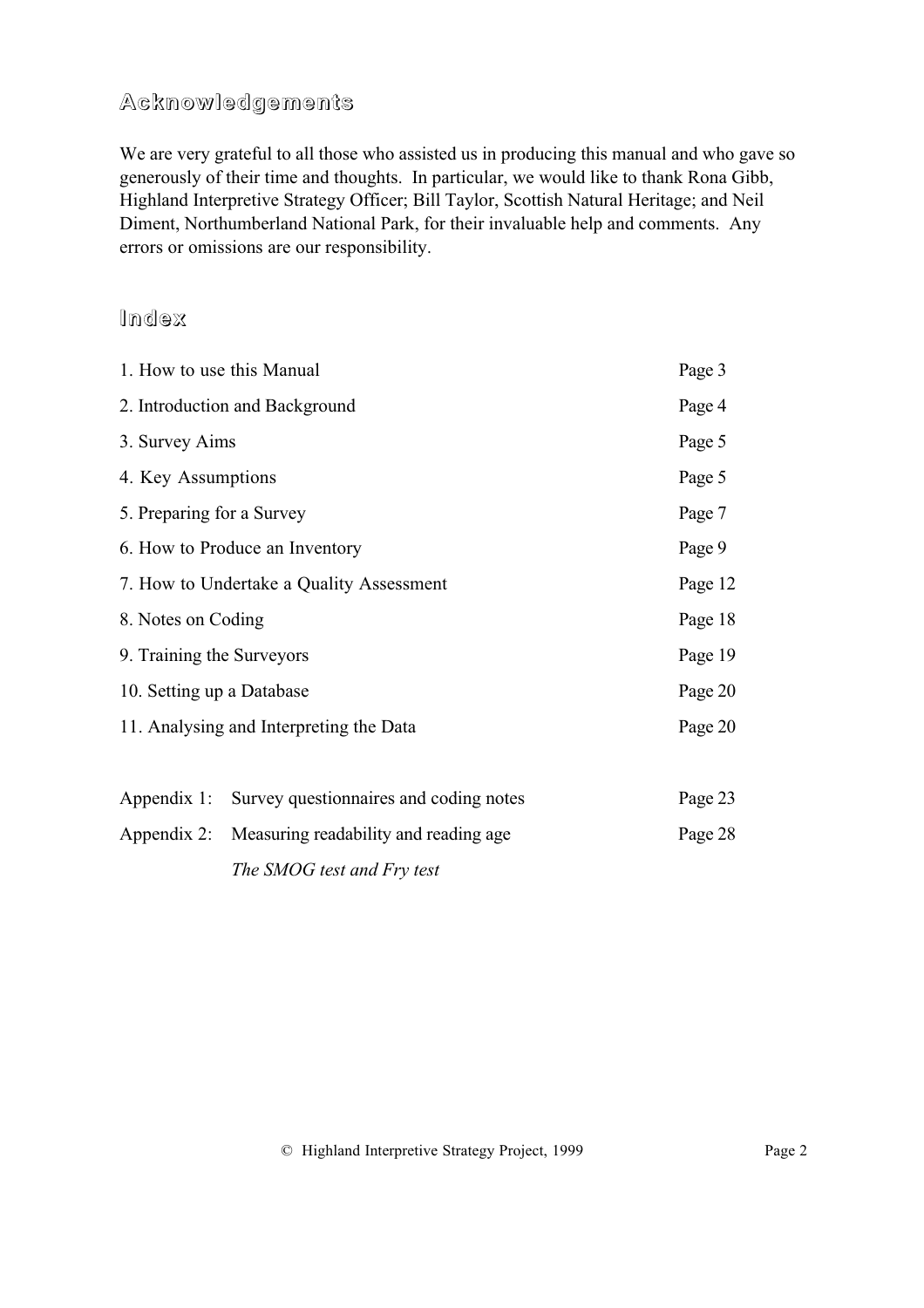# <span id="page-2-0"></span>**1. How to use this manual**

This manual has been produced as a practical guide on how to produce an inventory of interpretation and assess its quality. It is based on a methodology developed by the Highland Interpretive Strategy Project.

- The **introductory** sections describe the background to the survey and explain some of the thinking behind the methodology.
- The **methodology** sections explain how the survey should be carried out.
- The sections on **analysing** and **interpreting** the data provide guidance on how to set up a database and how you might subsequently use the information.
- Examples of the four **survey questionnaires** and the **data coding** system are given in the appendix.
- The accompanying **computer disk** contains the text of the manual and the questionnaires in MS Word 6/97. This will allow you to copy the questionnaires for use on your own site or area, subject to the following proviso:

*The manual and the methodology it describes may be freely used and copied, so long its origins are credited with reference to both this publication and the Highland Interpretive Strategy Project.*

If any further advice or assistance is required, please contact either of the following:

Rona Gibb Highland Interpretive Strategy Project Bridge House 20 Bridge Street Inverness IV1 1QR 01463 244437 [rona.gibb@highland.gov.uk](mailto:rona.gibb@highland.gov.uk)

David Masters and James Carter c/o Queen Margaret University College Business and Consumer Studies Clerwood Terrace Edinburgh EH12 8TS 0131 317 3360 [jascarter@compuserve.com](mailto:jascarter@compuserve.com)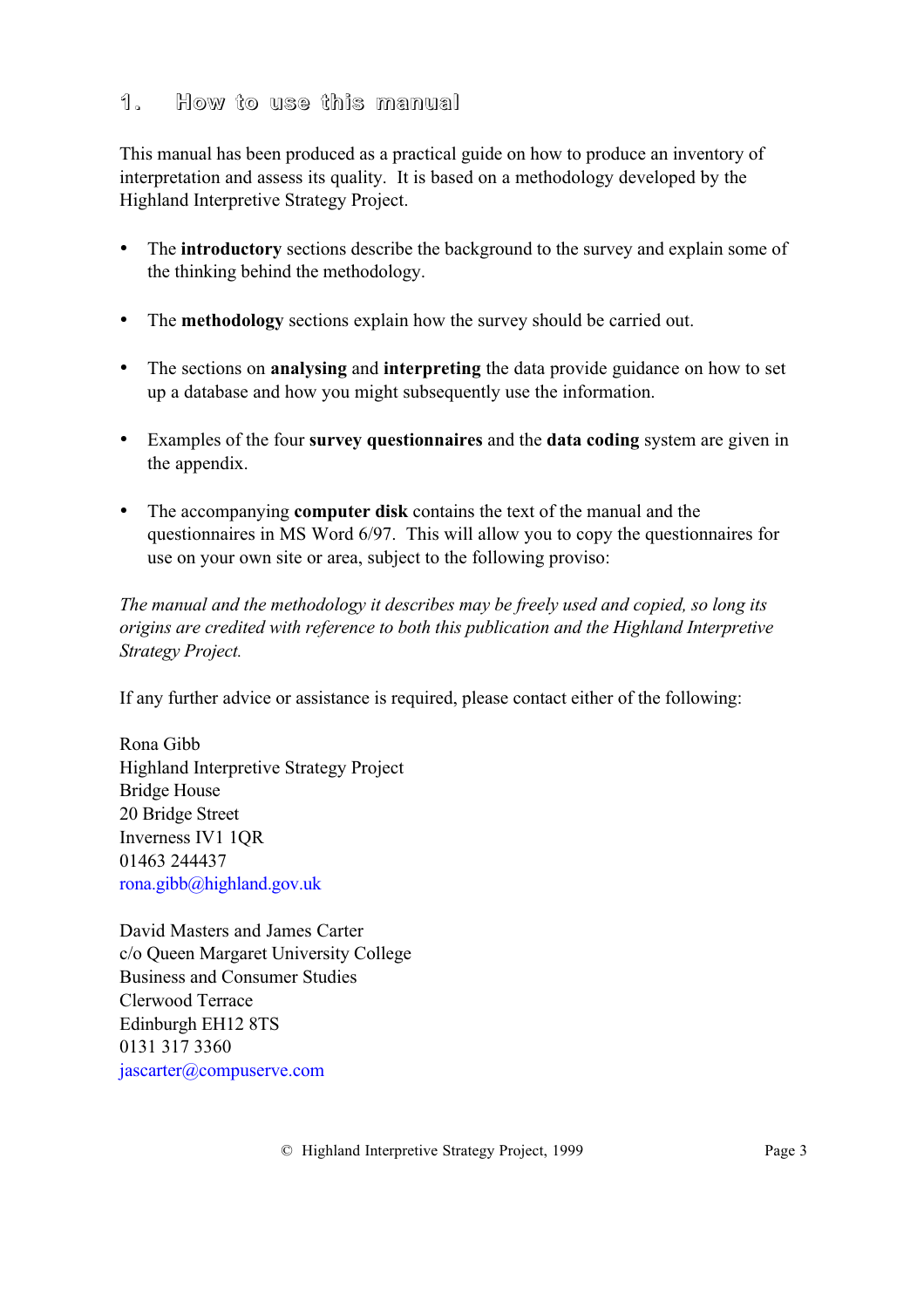# <span id="page-3-0"></span>**2. Introduction and background**

The interpretation survey methodology described in this manual was developed by the Highland Interpretive Strategy Project. It has two components – the production of an **inventory** of existing interpretation; and an assessment of its interpretive **quality**. This introductory section describes the background to the survey and explains how it is being used in the Scottish Highlands.

# **2.1 The Highland Interpretive Strategy Project**

The Highland Interpretive Strategy Project (HISP) is a partnership project that aims to promote better interpretation in the Highlands of Scotland. The project covers the Highland Council area, and has been sub-divided into 8 local areas based on the former District Councils. Each local area partnership has produced an *Area Framework for Interpretation*, with a strategic overview provided by the *Highland Interpretive Strategy*.

The *Area Frameworks for Interpretation* (AFIs) are designed to:

- Identify the main interpretive theme/s for each area.
- Identify gaps in provision.
- Help relevant agencies determine grant aid on the basis of a planned and structured approach to interpretation.
- Provide guidance to these agencies with respect to proposed new developments.
- Promote more effective linkages between individual attractions and sites.
- Link with other relevant policy documents (Local Plans, Tourism Action Plans etc).
- Promote interpretive planning and community involvement in the future development of interpretation.

Each AFI is based on a comprehensive inventory of the existing interpretation. As an inventory had not been produced at such a scale before, it was necessary to develop a new survey methodology that could be carried out within a tight budget and timescale.

The Project is also keen to address quality standard issues, and to identify appropriate actions to improve standards of interpretation throughout the Highlands. In particular, the Project partners wish to test how much of the existing 'interpretation' is truly interpretive in its approach, rather than simply communicating visitor information.

A survey methodology was thus developed, piloted and carried out in the summer of 1998. The results were transferred to a database and the findings analysed to inform the content of the AFIs.

With clear evidence of the prevailing coverage and standards of the interpretation, key partners are now adopting the *Area Frameworks for Interpretation* into their policies. For example, the Local Enterprise Companies are incorporating the AFIs into their area strategies - the first time such a structured approach to the development of interpretation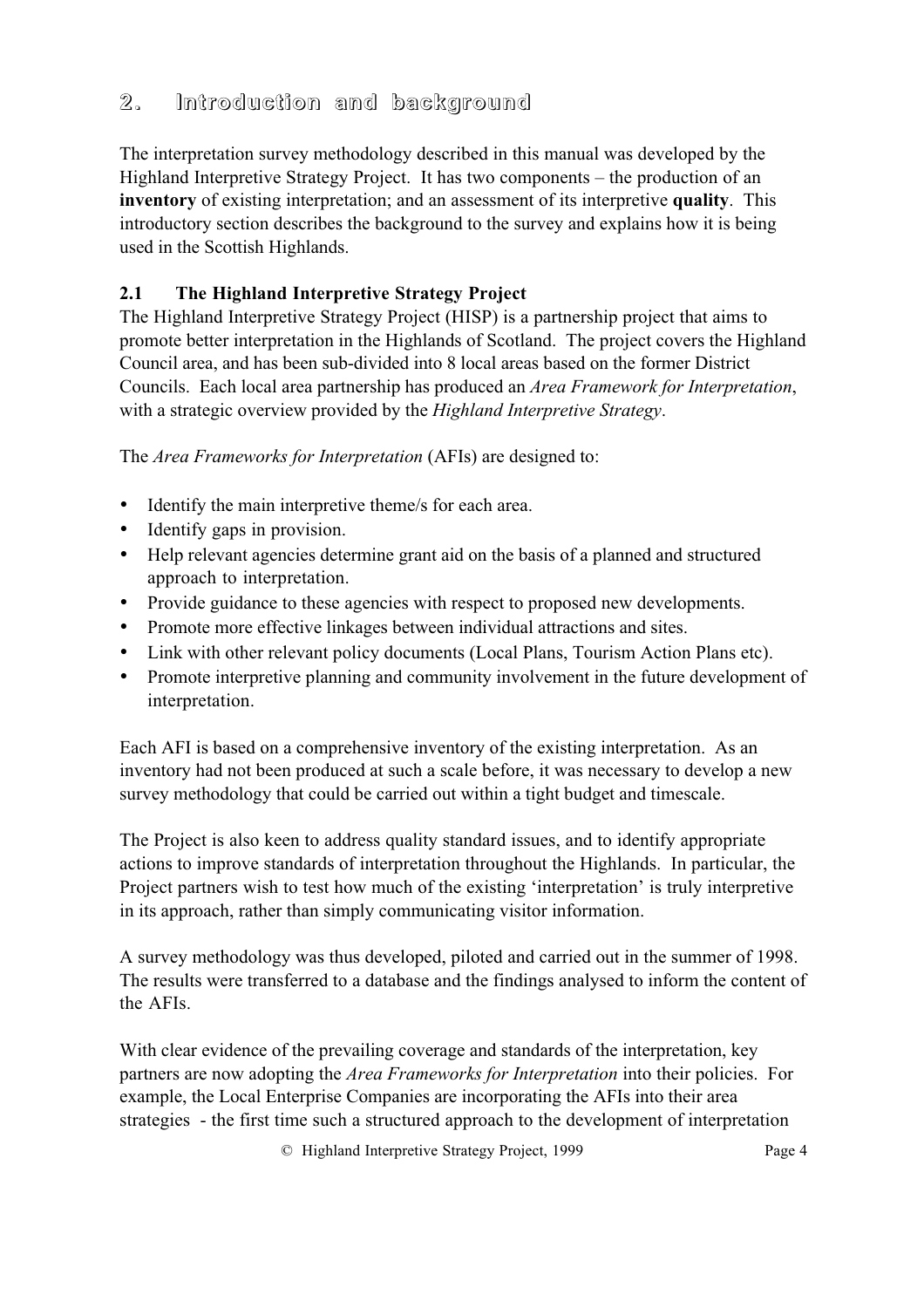<span id="page-4-0"></span>has been pursued by economic development agencies in Scotland. The Highlands of Scotland Tourist Board is also incorporating the AFIs into their Tourism Action Plan.

# **3. Survey Aims**

The aims of the survey are twofold:

1. To produce a **simple but comprehensive inventory** of all current facilities, detailing what is being interpreted, where, how, and by whom. This information can be used on its own or in combination with other data (e.g. a heritage resource inventory) to determine future priorities.

2. To provide an **assessment of the prevailing quality** of interpretation. The resulting information can be used to benchmark quality standards, develop policies for improving standards, and raise awareness of the differences between good and bad interpretation.

It should be noted that the quality assessment is not designed to evaluate the specific effectiveness of any individual piece of interpretation, which is usually done in terms of the objectives for that interpretation. Rather, it provides an indication of the degree to which the interpretation meets accepted principles of good practice.

# **4. Key Assumptions**

This section describes some of our background thinking in developing the methodology. An understanding of this will help you apply the survey in your area:

- 1. Interpretation is a highly varied process, and a survey capable of addressing every possible scenario would be unfeasibly complex (and expensive). We have therefore placed an emphasis on simplicity and practicality. Although the survey will cover the great majority of circumstances, there will be an occasional or unusual piece of interpretation for which it does not work.
- 2. Interpretation is as much an art as a science, and it cannot therefore be assessed against solely objective criteria. In our model, assessing the standard of interpretation requires qualitative judgements to be made about the degree to which the interpretation meets accepted principles of good practice. These judgements can be quantified and expressed on a quantitative basis. In order to minimise possible variations in the judgements made of the interpretation, the questions have been made as simple and clear as possible, and only a limited range of possible scores allowed for. However, a degree of subjectivity cannot be avoided in any such survey. One implication of this is the need for surveyors to be trained and to develop a common understanding of the survey methodology and scoring process. We make suggestions about this in section 5.1 below.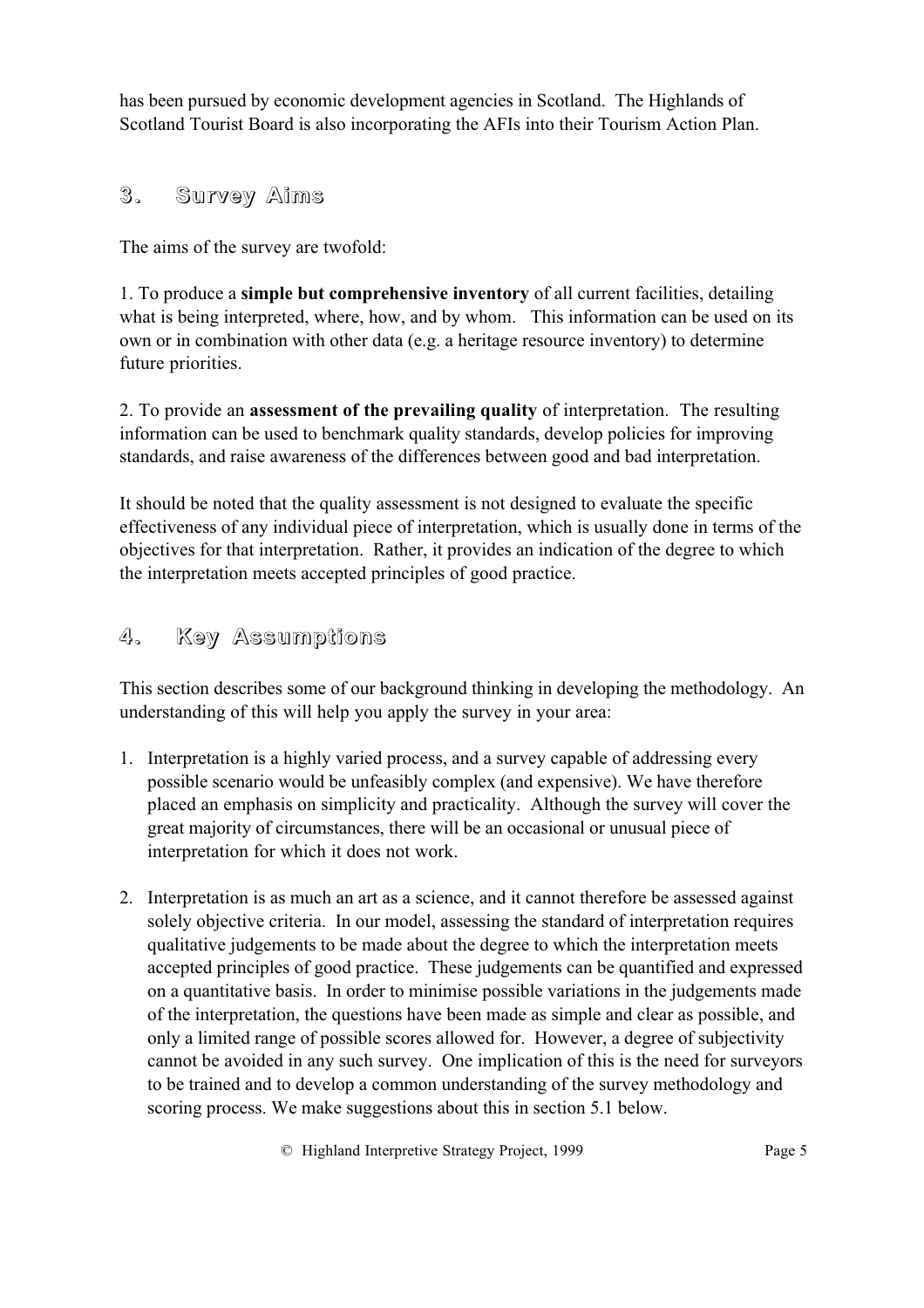- 3. Interpretation is based on a range of media, some of which cannot be practicably or objectively assessed in terms of their quality, such as arts based media. A number of media are thus excluded from the quality assessment. Further details about these exclusions are given in section 7.1 below.
- 4. It is difficult to devise criteria that are objective enough to achieve reasonable consistency across a range of surveyors, and yet also allow for all the possibilities in successful interpretation. Thus, it is conceivable that a piece of text might not meet any of the 'accessibility' criteria, and yet still be effective as interpretation. Text quotations drawn from contemporary historical accounts would be an example of this. The survey should therefore be regarded as giving a general indication of quality, rather than as an absolute arbiter of whether something is worthwhile.
- 5. In devising the quality assessment, we have developed a range of criteria against which the interpretation is judged. These reflect accepted principles of good practice<sup>1</sup>, but should not be seen as a prescriptive indication of what makes for good and bad interpretation. As stated above, interpretation is an art, and effective interpretation may sometimes meet very few of the criteria we suggest. However, in general terms, interpretation that meets the criteria proposed is more likely to be effective and to have been produced by those with a good understanding of what will make for a successful piece of interpretation.

 $\overline{a}$ <sup>1</sup> See Tilden, F. 1957. *Interpreting our Heritage*. The University of North Carolina Press; and Ham, S. 1992. *Environmental Interpretation: a practical guide for people with big ideas and small budgets*. North America Press. Colorado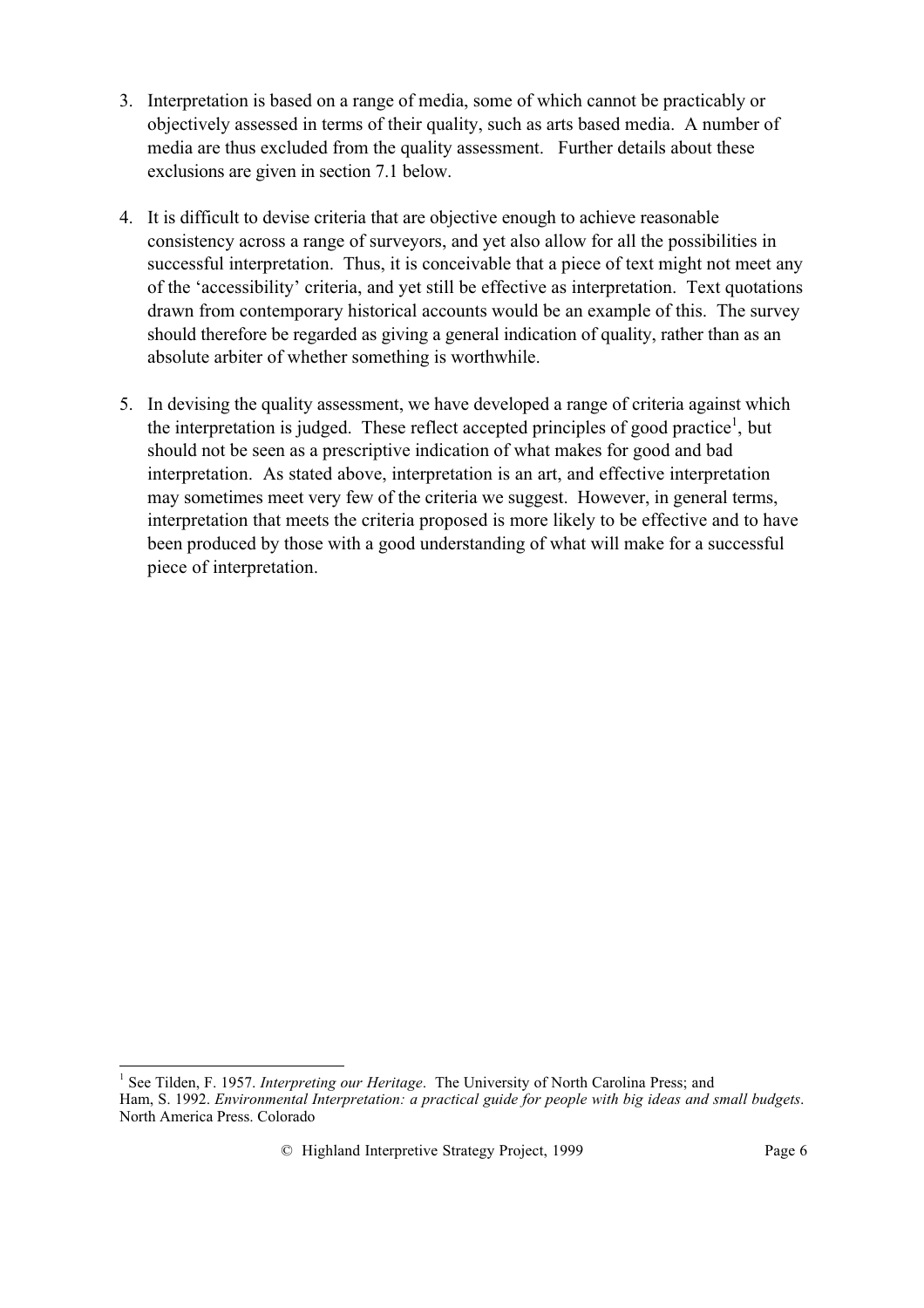# <span id="page-6-0"></span>**5. Preparing for a Survey**

### **5.1 Project planning**

In preparing for a survey of this kind, there are a number of key questions and organisational issues you should address at the project planning stage.

The specific questions we suggest you should ask include:

### *Why do I need to do a survey?*

There may be a number of reasons why you need to survey the interpretation in your area, possibly similar to those described in the section on the Highland Interpretive Strategy Project. However, if your requirements are different it may be appropriate to adapt the methodology to meet your particular circumstances. For example, you may only need to produce an inventory in order to identify gaps in provision, or you may only want a quality assessment in order to measure how good the existing provision is.

Other related questions that will help you define the need for and scope of a survey include:

- who will use the information produced by the survey?
- which organisations need to be involved? and
- what action is possible as a result?

#### *What resources do I have?*

The most significant constraint to any survey is the time and cost of data collection. It is therefore important to avoid gathering and processing unnecessary information. In designing the survey, we have restricted the data to that which is most relevant. However, you may wish to add to or delete survey questions depending on your objectives and resources.

The survey can also be applied at different levels of intensity (and therefore cost). For example, the quality assessment can be done either universally (i.e. survey everything) or on a sample basis (with the results extrapolated out). A sampling approach will be cheaper, but it may not give you enough data on which to base an argument for improving quality. The approach taken by the Highland Interpretive Strategy Project was to carry out a comprehensive quality assessment with every item of interpretation being assessed. It was felt that this would give the results a credibility that could not be challenged by otherwise potentially sceptical agencies.

### *What am I surveying?*

There are two key issues to address here:

Firstly, you will need a list of all the relevant sites where interpretation is found. For practical purposes, the starting point will therefore be to pull together details of all relevant sites. We suggest this should include all private sector heritage attractions, but exclude other types of visitor attraction that have no heritage basis and are solely provided for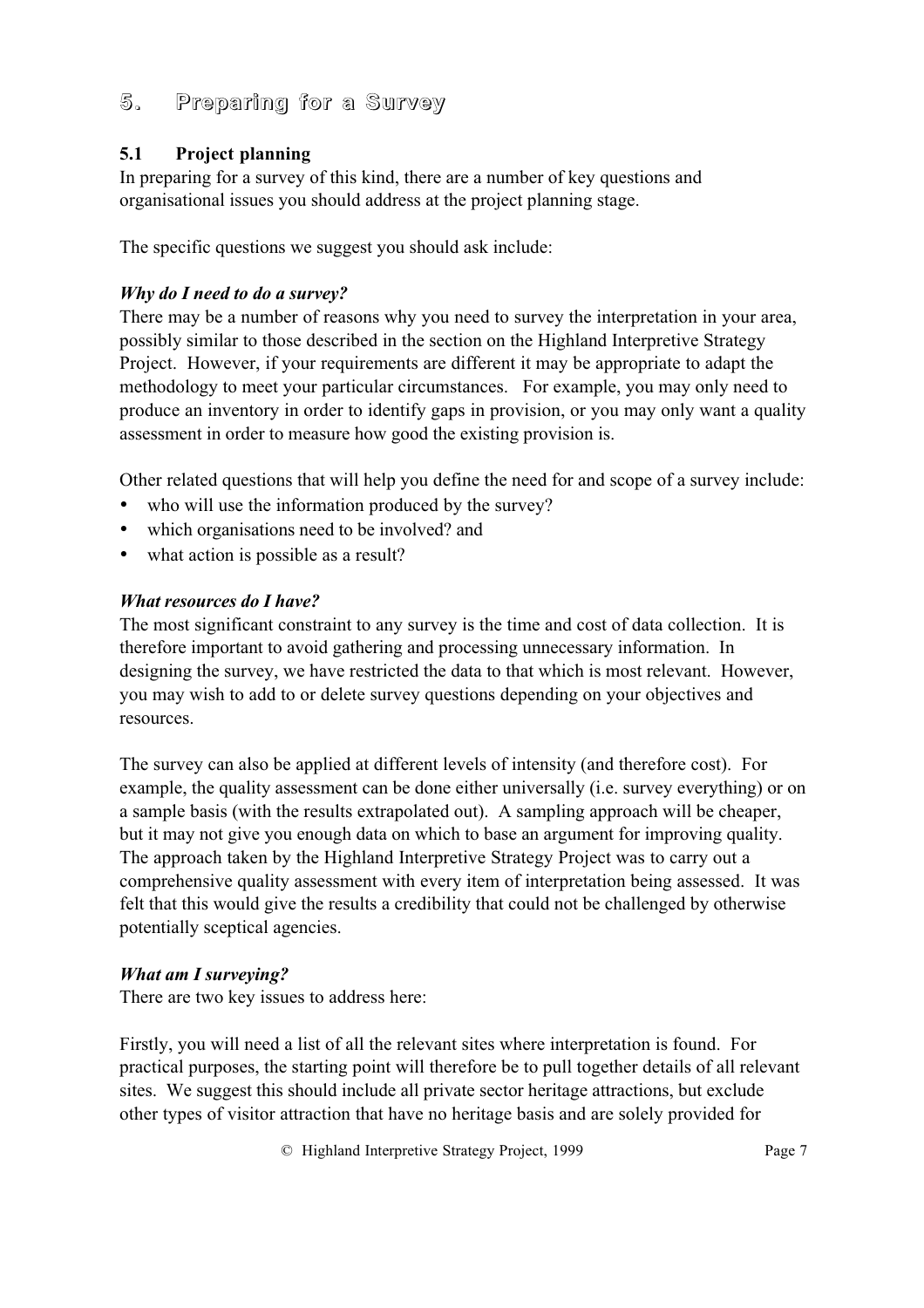entertainment purposes (such as a leisure centre or fun park). You will need Ordnance Survey 1:25,000 maps of the area/s in question to identify grid references.

Secondly, you will need to consider what aspects of 'interpretation' are to be surveyed. There can be a very fine line between interpretation and visitor information; and it is unfortunately common for visitor information to masquerade as interpretation when it is not in the slightest 'interpretive' in its approach or execution. (Note: this is not to decry the importance of visitor information in telling visitors about what's on, where to go, opening times, admission charges etc).

To illustrate this point, you should consider whether the survey is to cover all outdoor panels, regardless of their purpose, or be restricted to 'interpretation' panels. At bathing beaches, for example, it is common for panels to be used to communicate information about water quality and public safety. Such panels are never intended to interpret the beach environment, and should be excluded from a survey of interpretation. Therefore, you will need to provide your surveyors with some guidance about what they should and should not survey.

Similarly, you will need to decide what publications to include in the survey. Many site leaflets combine promotional, information and interpretive purposes. Such leaflets should usually be included, but other site leaflets intended solely to provide orientation or promotion should be excluded. The danger of surveying everything is that the results will be skewed by the inclusion of media and facilities never intended to be interpretive.

#### *Who will carry out the survey and data processing?*

Because the quality assessment is based on quantifying judgements about certain qualities of the interpretation, it is important the surveyor/s have a basic understanding of interpretation. This does not mean they need to be professional interpreters, but that some training will be needed for those with limited experience of interpretation. In particular, it is important for surveyors to be made familiar with a range of examples of good and bad interpretation in order to 'anchor' in their minds the scoring scale used in the quality assessment.

There is also an issue of surveyor bias in undertaking the survey. The most consistent approach would be for one person to do the whole survey. However, if you have a wide geographical area to cover, or the survey needs to be done quickly, this may not be practicable. The HISP used 18 surveyors, who returned a reasonably consistent set of survey results as a result of a one-day training course that all surveyors were required to attend.

The individual/s designing and entering the data into a database should also be made familiar with the survey methodology and its underlying philosophy.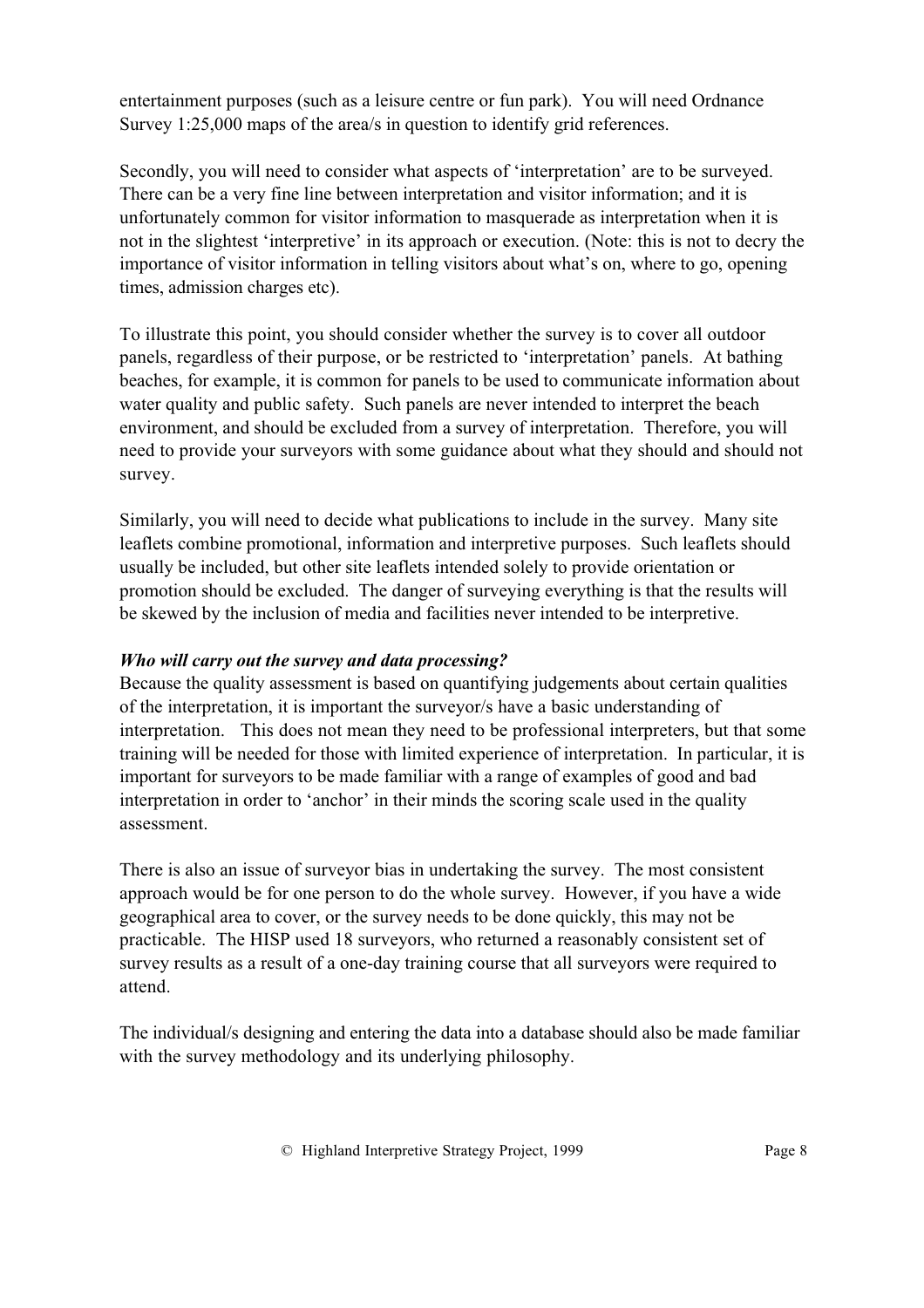# <span id="page-8-0"></span>**6. How to Produce an Inventory**

This section explains how to produce an inventory of interpretation. We suggest you study the following with a copy of the survey questionnaires to hand (see **Appendix 1**).

### **6.1 The approach**

The inventory will summarise relevant information about the interpretation, such as what media are being used, what topic/s are being interpreted, who is doing the interpretation, and so on.

This information is collected in three ways:

- Through a visit to each site and building where interpretation is found
- Through reviews of printed matter
- Through interviews with event organisers and facility managers

The inventory is based on two separate questionnaires – questionnaire 1 is for **individual** pieces of interpretation found **outdoors,** and questionnaire 2 is for **built facilities** (visitor centres, historic houses, museums etc). To simplify the questionnaires, and to aid data entry to the database, a coding system has been developed and open-ended questions minimised. The coding system is necessary to ensure consistent recording of media and topics, and to keep the information recorded on each questionnaire as simple as possible.

We suggest you print the two questionnaires on different coloured paper. The coding system should either be printed on the back of the questionnaires or on a separate laminated card.

The questionnaires are largely self-explanatory, but we provide below some guidance notes as an aid to their use. We suggest you study these notes with a copy of the questionnaires to hand:

### **6.2 Questionnaire 1: individual items of interpretation**

Questionnaire 1 should be used to collect data about individual items of interpretation found outdoors. **One** form should be completed for **each** item of interpretation encountered. A key question here is to define a single item of interpretation. For example, four individual panels on a site should be regarded as four separate items of interpretation, regardless of any links between them in terms of subject matter etc. However, if the panels are presented together in a single display, they collectively represent one item of interpretation. Similarly, if the panels are the basis for a single self-guided trail, they should also be treated as collectively one item of interpretation. It will be necessary to use some judgement on this matter, and take whatever approach you think most appropriate given the circumstances.

© Highland Interpretive Strategy Project, 1999 Page 9 **Question 1**: The site name refers to the place where the interpretation is located. This could be a nature reserve, historic monument, settlement or wider area of countryside etc.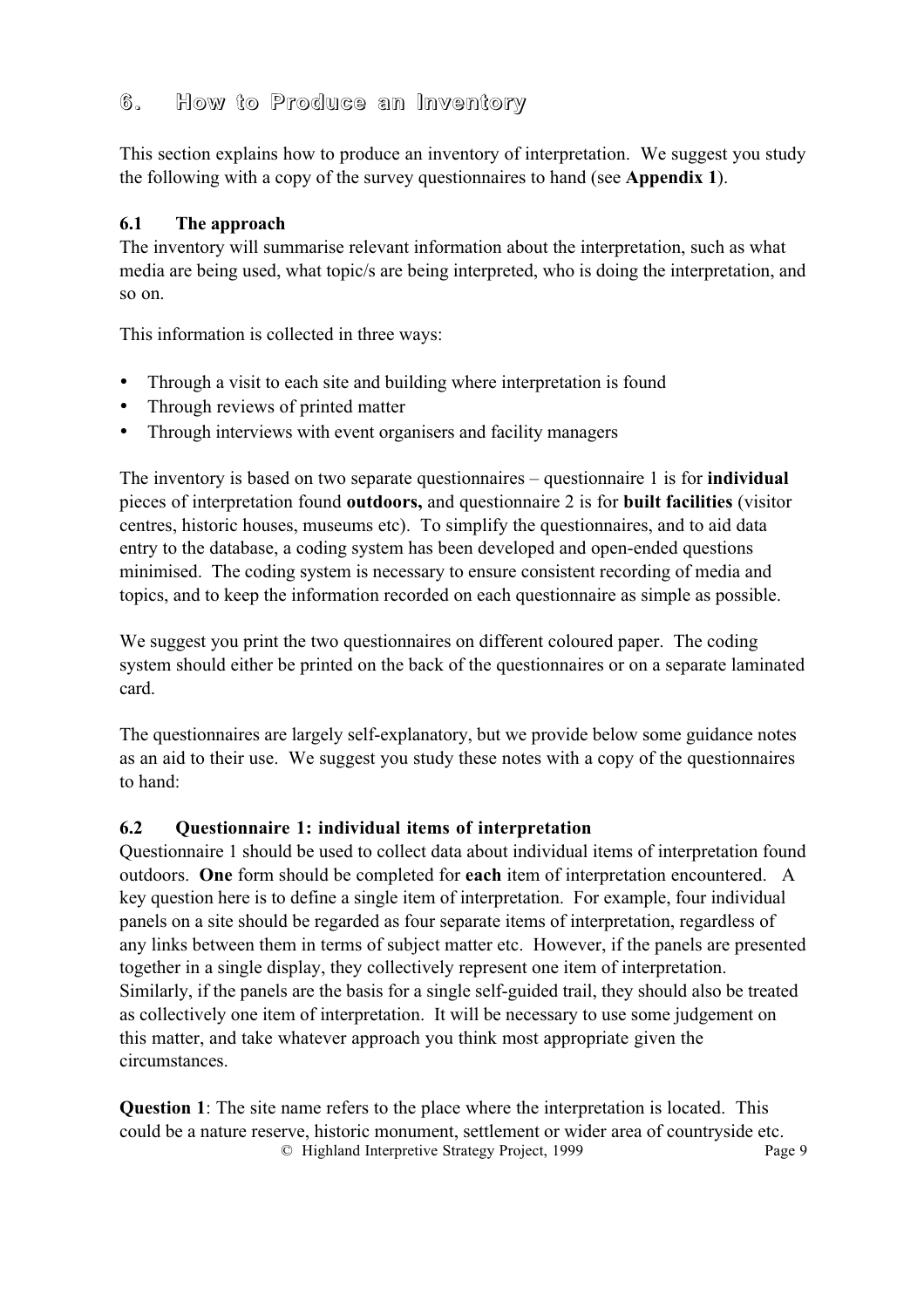**Question 2**: Recording surveyor details will enable you to track who filled in each form.

**Question 3**: Recording the date of the survey will enable a baseline to be established at a known point in time, against which future surveys can be compared.

**Question 4**: The Ordnance Survey grid reference should be given as a 6 or 8 digit number (depending on the degree of accuracy required), preceded with the map grid reference letters. Eastings are always given before Northings, and should be calculated from the relevant OS 1:25,000 scale map. Each OS map has instructions about how to give a grid reference. An 8 digit number will enable the data to be entered into a GIS database with maximum accuracy.

**Question 5**: The interpretive item should be coded from the list of media. Most media will be easy to classify. However, you will sometimes need to use your judgement about the classification. For example, in differentiating a 'talk / lecture' from a 'demonstration', and deciding where one 'display' ends and an adjacent one begins (and hence when to start a new questionnaire).

Where the interpretation is a self-guided trail based on a number of panel/s (with or without a leaflet), we suggest you regard the panels as a single unit, and base your scores on a collective assessment of all the panels / leaflets.

**Question 6**: Topic/s should be coded from the list given. It may be difficult to differentiate some topics from others (e.g. local history and national history), so you will need to use your judgement. It is common for a single item of interpretation to cover more than one topic, and you should code all that apply.

**Question 7**: The managing organisation is the body that provides and / or manages the interpretation. Where a number of organisations have collaborated to provide the interpretation, the lead agency should be recorded.

**Question 8**: Where appropriate, you should record the date of provision. This will usually apply to events, but also to fixed interpretation at sites only open at certain times. If an event takes place on a regularly repeating basis, you should record when this is (e.g. 'every day at 14.00'; 'the first Saturday of each month' etc).

**Question 9:** You should record any standard charges made to access the interpretation. This will most often apply to events, but also to any sites that charge for access.

**Question 10**: You should indicate whether any aspect of the interpretation is designed to cater for disabled visitors.

**Question 11**: You should indicate whether the interpretation is translated into any languages other than English.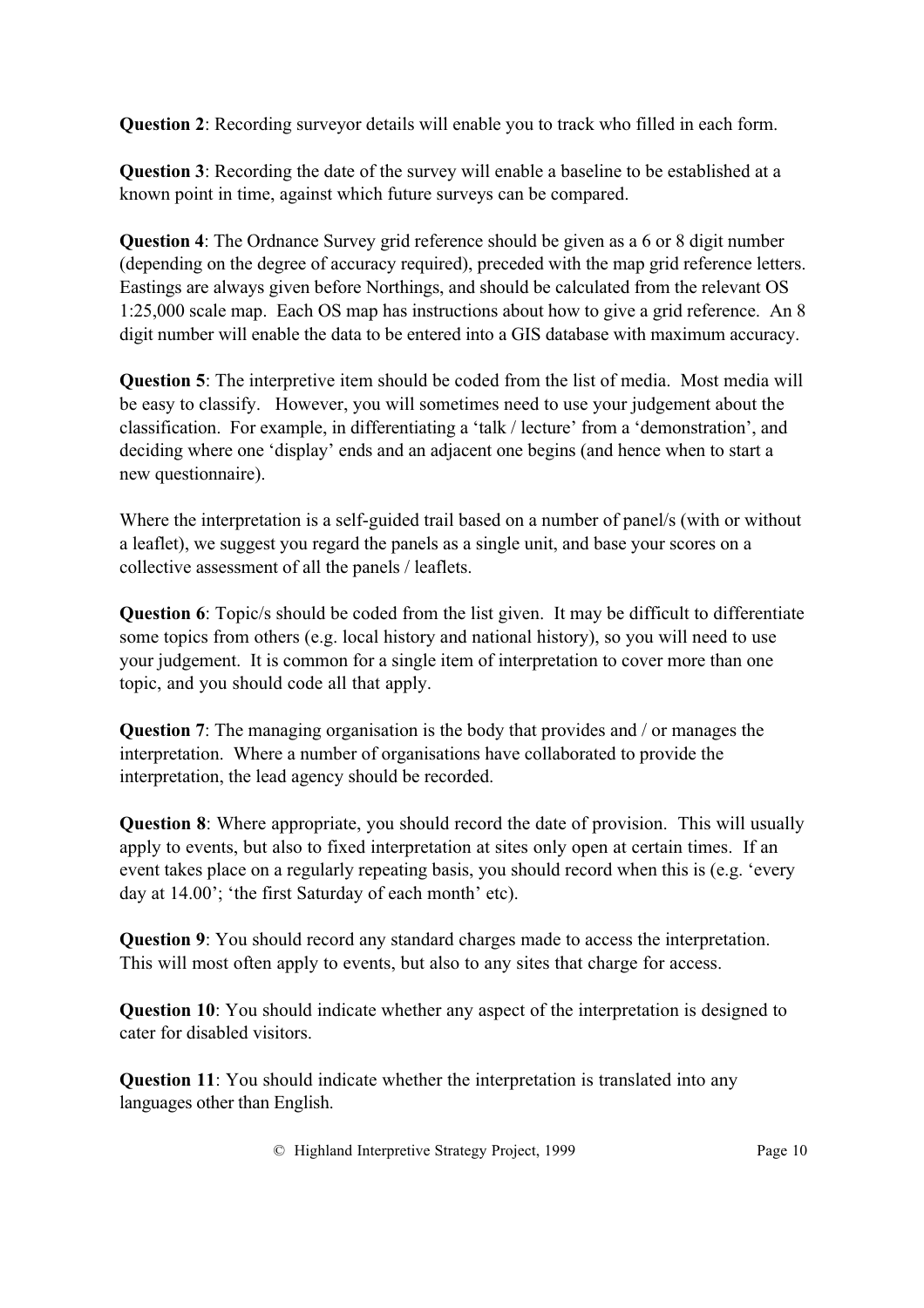### **6.3 Questionnaire 2: indoor facilities**

Questionnaire 2 should be used to collect data about the interpretation within a built facility. You should complete **one** form for each **facility**.

At sites where there is both indoor and outdoor provision, **both** types of questionnaire should be used. Where a site comprises a **number** of built facilities (like an outdoor museum), **one** form should be completed covering **all** the indoor facilities. Any outdoor items should be recorded on individual item forms.

**Question 1**: The facility refers to the place housing the interpretation.

**Question 2**: Recording surveyor details will enable you to track who filled in each form.

**Question 3**: Recording the date of the survey will enable a baseline to be established at a known point in time, against which future surveys can be compared.

**Question 4:** The Ordnance Survey (OS) grid reference should be given as a 6 or 8 digit number, preceded with the map grid reference letters. Eastings are always given before Northings, and should be calculated from the relevant OS 1:25,000 scale map. . Each OS map has instructions about how to give a grid reference. An 8 digit number will enable the data to be entered into a GIS database with maximum accuracy.

**Question 5**: You should indicate what type of facility is being surveyed. The most common ones are identified on the questionnaire.

**Question 6**: The interpretive items should be coded from the list of media. Please list all that apply. Again, you may need to use your judgement in classifying the media.

**Question 7**: Topics should be coded from the lists given. Please list all that apply.

**Question 8**: The managing organisation is the body that provides and / or manages the interpretation. Where a number of organisations have collaborated to provide the interpretation, the lead agency should be recorded.

**Question 9**: Please indicate opening times as appropriate.

**Question 10**: Please indicate admission charges as appropriate.

**Question 11**: You should indicate whether any aspect of the interpretation is designed to cater for disabled visitors.

**Question 12**: You should indicate whether the interpretation is translated into any language other than English.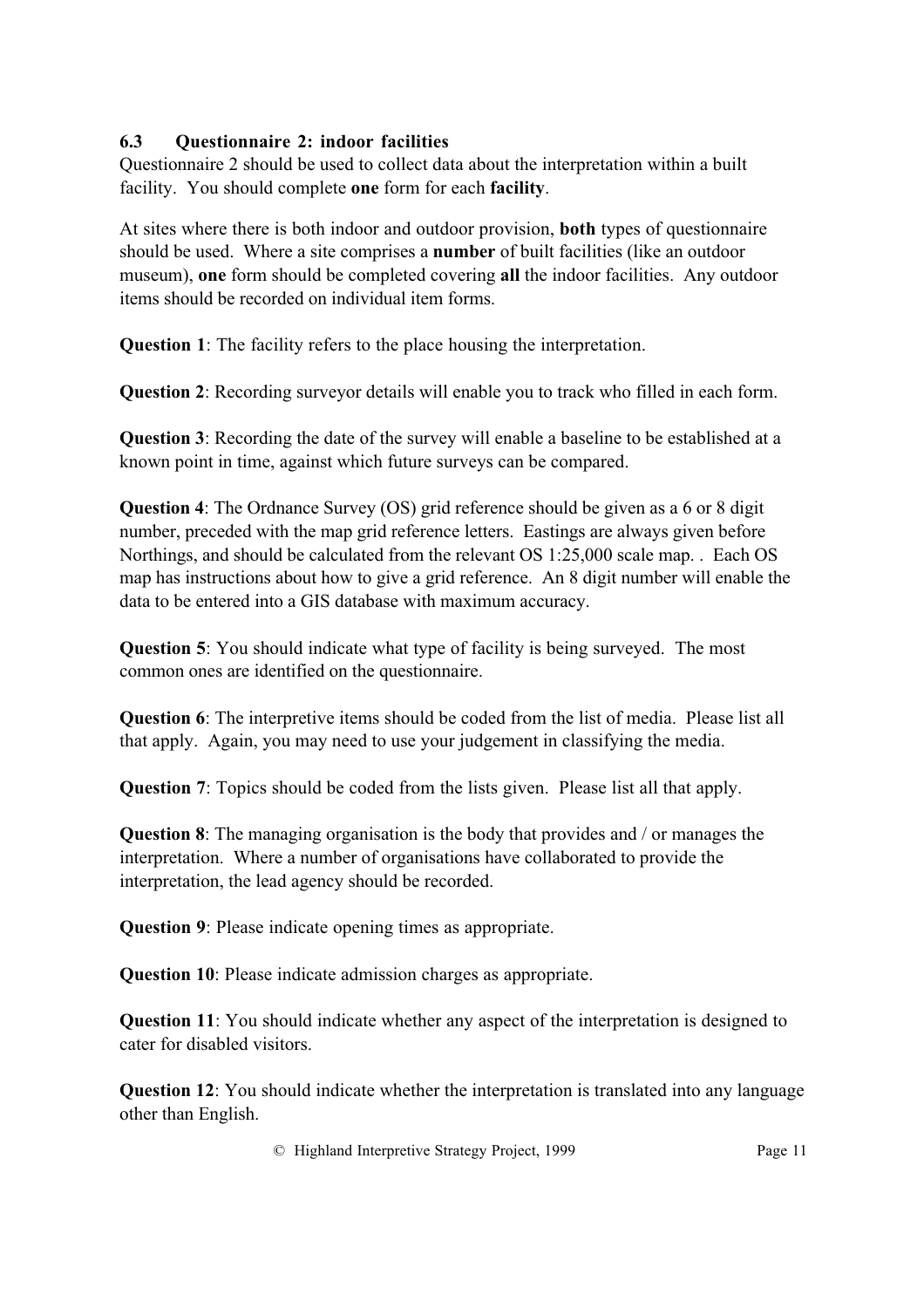<span id="page-11-0"></span>**Question 13**: You should note whether there are any plans to update, expand or improve the existing interpretive facilities. This will require an interview with the facility manager / operator.

# **7. How to Undertake a Quality Assessment**

The quality assessment will give you an indication of the prevailing standards of the existing interpretation. It is based on scoring the interpretation against a series of simple criteria. Data should be collected through site visits and reviews of interpretive material.

## **7.1 Media**

As noted in section 4 above, a wide range of media are used in interpretation, often to meet a range of objectives. For example, an audio-visual show may be used to provide an introduction to the subject and its wider context, whereas a panel is usually used to convey information about a specific point of interest. It is thus not possible to devise a set of simple questions that apply universally. Therefore we have produced two separate questionnaires for (i) panels, leaflets, displays and exhibitions, and (ii) audio and audiovisual facilities.

Other media used in interpretation do not lend themselves to this type of quality assessment, and are excluded from our methodology. The excluded media are:

- Events and guided walks (excluded because of the influence an assessor can have on the delivery of the interpretation, and because of the many factors that can affect the quality of an event – weather, audience response etc);
- Arts media (excluded because of the affective nature of the audience response, and the difficulties in defining a specific message that such media are trying to communicate); and
- Computer-based media (excluded because of the complex and rapidly evolving ways in which computer and IT facilities are used for interpretation and information provision).

If you are interested in assessing the quality of interpretive events, we would refer you to a recent study on this subject *Improving interpretive services in guided tours: lessons from field-based research on Australian ecotour guides*<sup>2</sup> by Betty Weiler. Dr Weiler used a combination of user questionnaires, direct observation of guides, interviews with guides, and analysis of audiotapes of the tours to measure the quality of ecotour guiding.

Her key findings are as follows:

When using questionnaires to find out what users thought about a tour, open-ended or qualitative questions gave better results than rating scales.

 $\overline{a}$  $2^{2}$  Dr Betty Weiler, Associate Professor, RMIT University, GPO Box 2476V, Melbourne, VIC 3001, Australia. weiler@rmit.edu.au

<sup>©</sup> Highland Interpretive Strategy Project, 1999 Page 12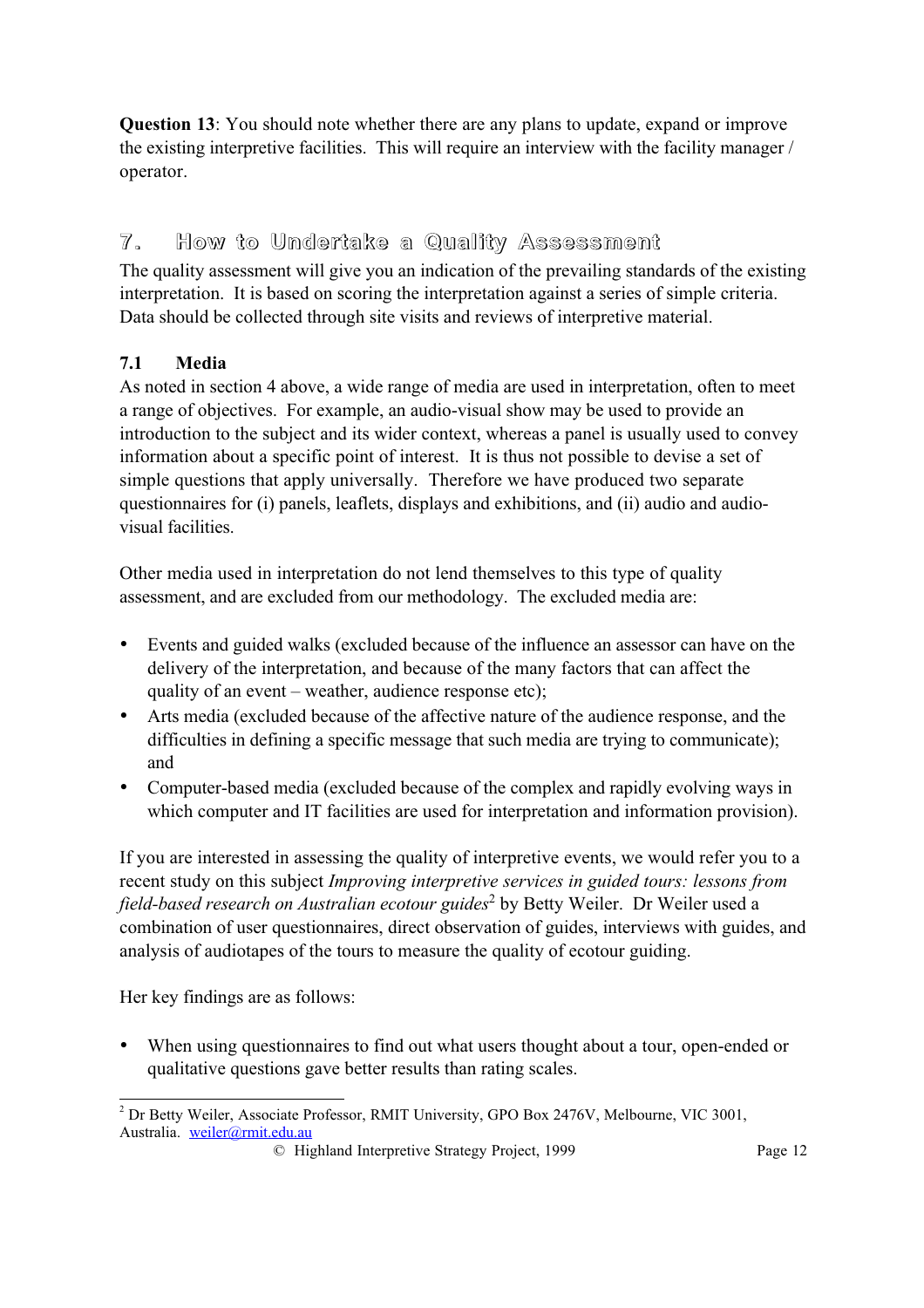- The use of other expert interpreters to assess the quality of tour guides worked well, but this needs to be carried out in a careful, systematic and objective way.
- In assessing guides for promotion or accreditation, there needs to be a portfolio of evidence from which to draw.
- The process of assessing interpretive guides itself can be a learning tool if done sensitively.

### **7.2 Accessibility**

As well as assessing the quality of the interpretation, it is important to measure how accessible it is. We have therefore incorporated a number of 'access' questions into the survey. These relate to presentational qualities such as the use of text headings, paragraph length and reading age, and not to issues of recreational access such as path surfacing and path width.

The following notes provide detailed guidance on completing the questionnaires. Again, we suggest you study these with a copy of the questionnaires to hand (**Appendix 1**):

#### **7.3 Assessing displays, exhibitions, panels and printed material**

Questionnaire 3 should be used to collect data about displays, exhibitions, panels and printed material, indoors and out. **Each** item should be recorded on a **separate** form.

For text based interpretation, please read the whole text first before completing the form.

**Question 1**: The 'site/facility' refers to the place that is being interpreted.

**Question 2**: Recording surveyor details will enable you to track who filled in each form.

**Question 3**: Recording the date of the survey will enable a baseline to be established at a known point in time, against which future surveys can be compared.

**Question 4**: The interpretive item should be coded from the list of media. Most media will be easy to classify. However, you will sometimes need to use your judgement about the classification. For example, in differentiating a 'talk / lecture' from a 'demonstration', and deciding where one 'display' ends and an adjacent one begins (and hence when to start a new questionnaire).

Where the interpretation is a self-guided trail based on a number of panel's (with or without a leaflet), you should regard the panels as a single unit, and base your scores on a collective assessment of all the panels / leaflets.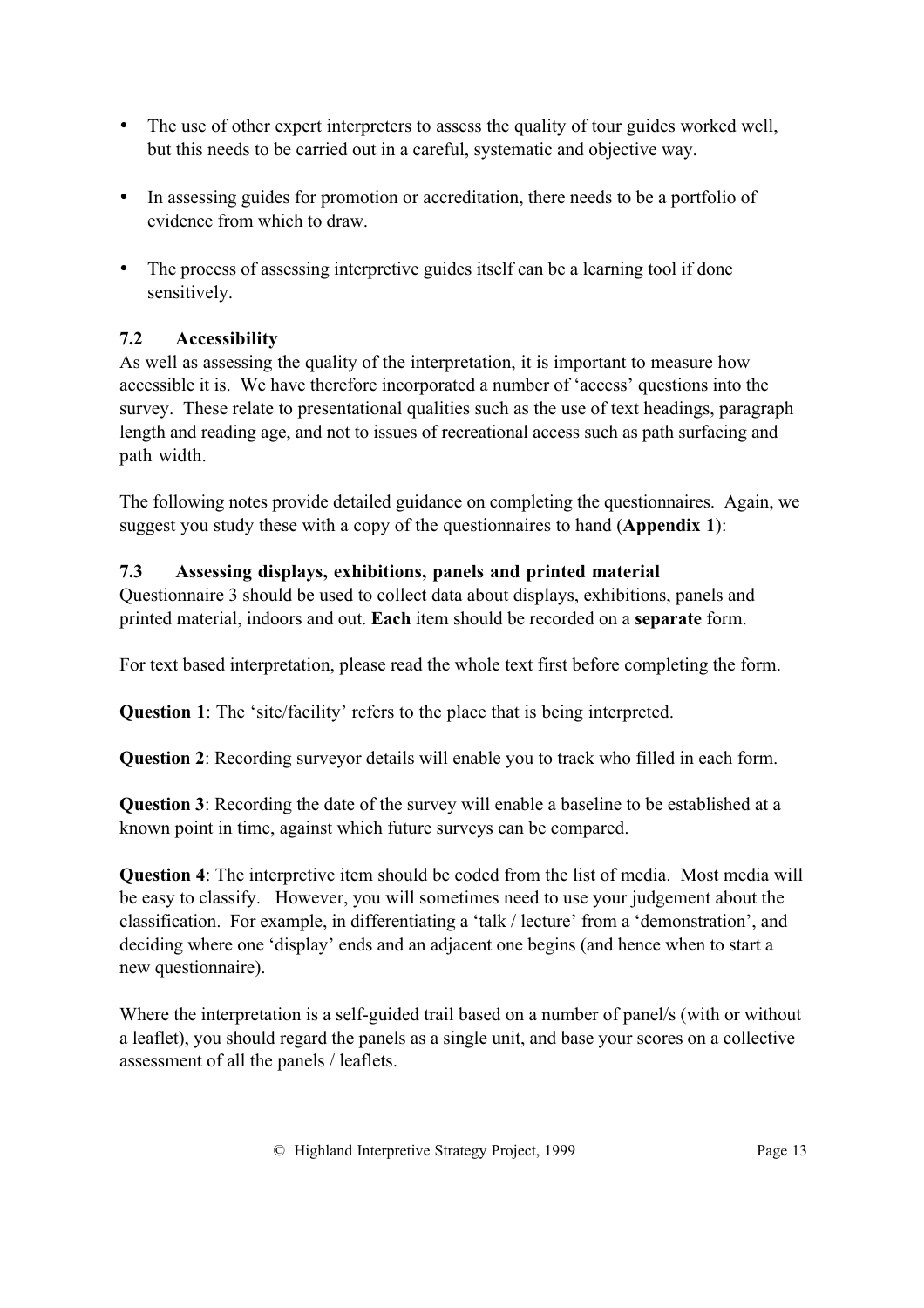**Question 5**: The managing organisation is the body that provides and / or manages the interpretation. Where a number of organisations have collaborated, the lead agency should be recorded.

**Question 6**: Good practice suggests that interpretation should be clearly and specifically related to objects, features or events in the immediate surroundings. You should indicate whether this is the case. Different media do this in different ways, and this is reflected in the 3 sub-questions.

**Question 7:** Interpretation should encourage the visitor to notice and / or explore the things around them. You should indicate to what extent the interpretation does this. A simple 4 point scoring system is provided.

**Question 8**: Interpretation should help the visitor explore the subject further if they are interested. You should indicate to what extent the interpretation does this.

**Question 9**: Interpretation should relate to its audience. Common ways of doing this are through the use of personal language, analogies, metaphor and humour. You should indicate to what extent the interpretation attempts to do this.

**Question 10**: Interpretation works best if it is based on a clearly defined idea or message. This can be called the theme of the interpretation - as defined by Sam Ham  $(1992)^3$  and discussed by Freeman Tilden  $(1957)^4$ . In practice, this means that each item of interpretation should attempt to communicate a single or limited number of specific ideas / messages about its subject. These ideas / messages can be very simple, and do not have to be spelt out verbatim. A piece of interpretation that is not themed in this way may end up presenting a jumble of facts and figures without any clear logic or common thread. Research suggests that this is more difficult for the audience to assimilate and understand, and that people remember thematic ideas much better than they remember facts and figures.

This thematic assessment is possibly the most difficult to judge, so as an aid we provide a simple sentence for you to complete that summarises the main message / idea of the interpretation. If you cannot easily complete this sentence, then the interpretation is probably not thematic.

**Question 11:** Interpretation must be accessible to its audience. In interpretation terms, this relates to issues such as the presentation of text and graphics, the positioning of panels, and the supply of publications. Therefore, you should assess the following:

 $\overline{a}$ 

<sup>&</sup>lt;sup>3</sup> Ham, S. 1992. *Environmental Interpretation: a practical guide for people with big ideas and small budgets*. North America Press. Colorado <sup>4</sup> Tilden, F. 1957. *Interpreting our Heritage*. The University of North Carolina Press

<sup>©</sup> Highland Interpretive Strategy Project, 1999 Page 14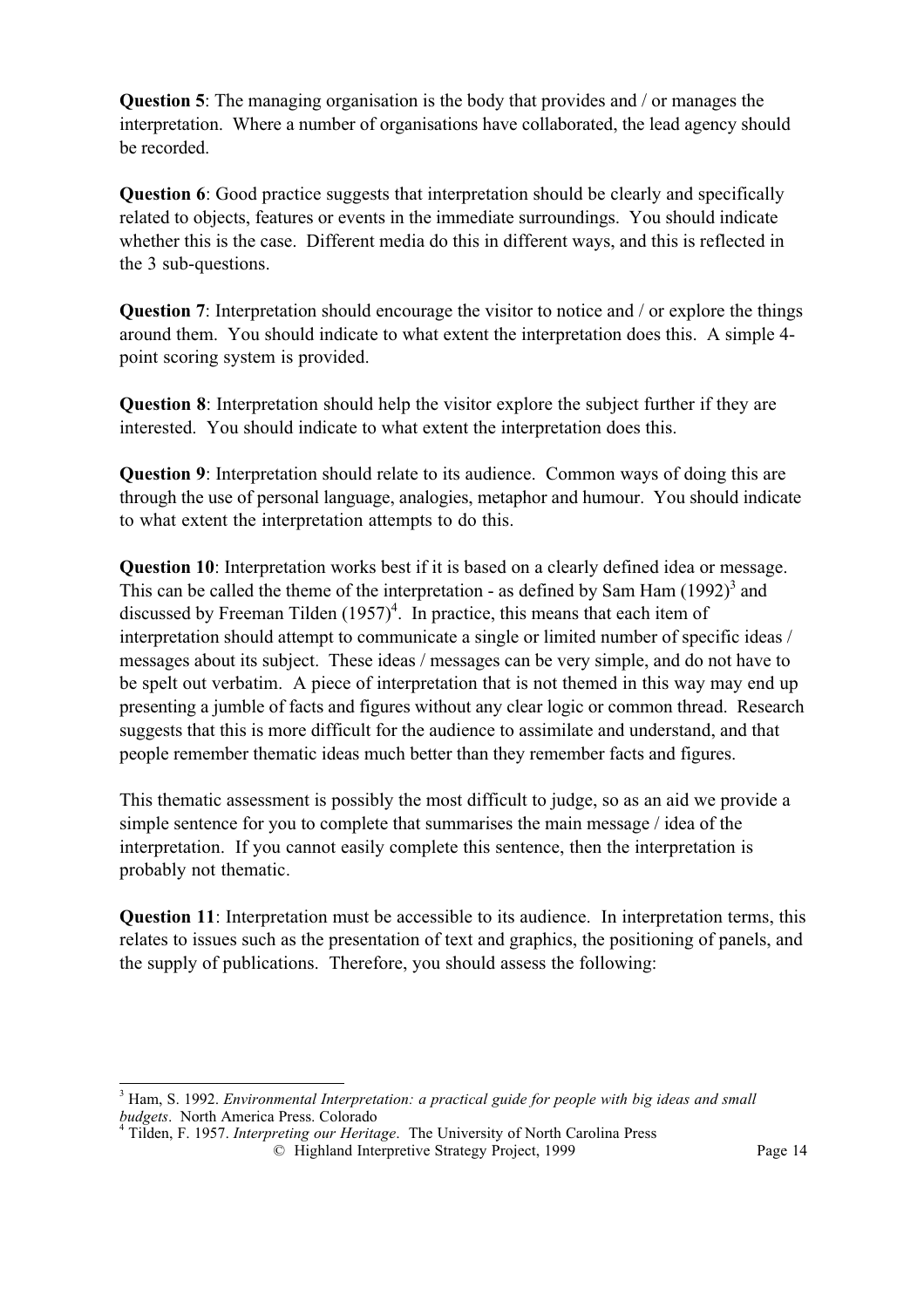- Whether the text is clearly printed and legible; is complemented by headings and / or sub headings; is presented in a design hierarchy<sup>5</sup>; is divided into paragraphs of no more than 100 words; and uses correct spelling, grammar and syntax.
- Whether any fixed item is positioned at an appropriate height.
- Whether any fixed item is located at a place where there is space to view it comfortably.
- Whether there is an adequate supply of publications on public display (i.e. they are not about to run out).
- The readability or reading age of the text.

The reading age or readability of a piece of text can be assessed in a number of ways. Details of two ways to measure reading age are given in Appendix 2. Although a useful criterion, reading age is time-consuming to measure, and we suggest it should only be surveyed if necessary.

**Question 12:** Illustrations can be a powerful component of interpretation. Good interpretation will use illustrations in an appropriate manner. To meet basic standards, illustrations should be:

- Clear and easily understood
- Of an appropriate size
- Visually stimulating
- Have a clear relationship to any text
- Complement the text, or what can already be seen, rather than duplicating it

Please score each question as appropriate.

**Question 13**: Good design will improve the quality of the interpretation. Although one of the more subjective measures to assess, you should try and judge to what extent the design is 'attractive and stimulating'.

**Question 14**: Poorly maintained interpretation reflects poor standards. We have identified three simple measures to assess, in broad terms, if the interpretation is being well maintained.

There is also a text box at the end of the questionnaire for notes and comments as necessary, but keep these as brief as possible.

As a general point, where an answer is not known, or where it is impossible to reach a judgment, leave it blank. This will prevent any guessed or inaccurate data from distorting the final analysis. Where relevant, we have included a 'not appropriate' (NA) option.

 $\overline{a}$  $<sup>5</sup>$  A design hierarchy means that the heading/s, sub heading/s and body text/s are printed in different sizes,</sup> styles or typefaces to reflect their relative importance.

<sup>©</sup> Highland Interpretive Strategy Project, 1999 Page 15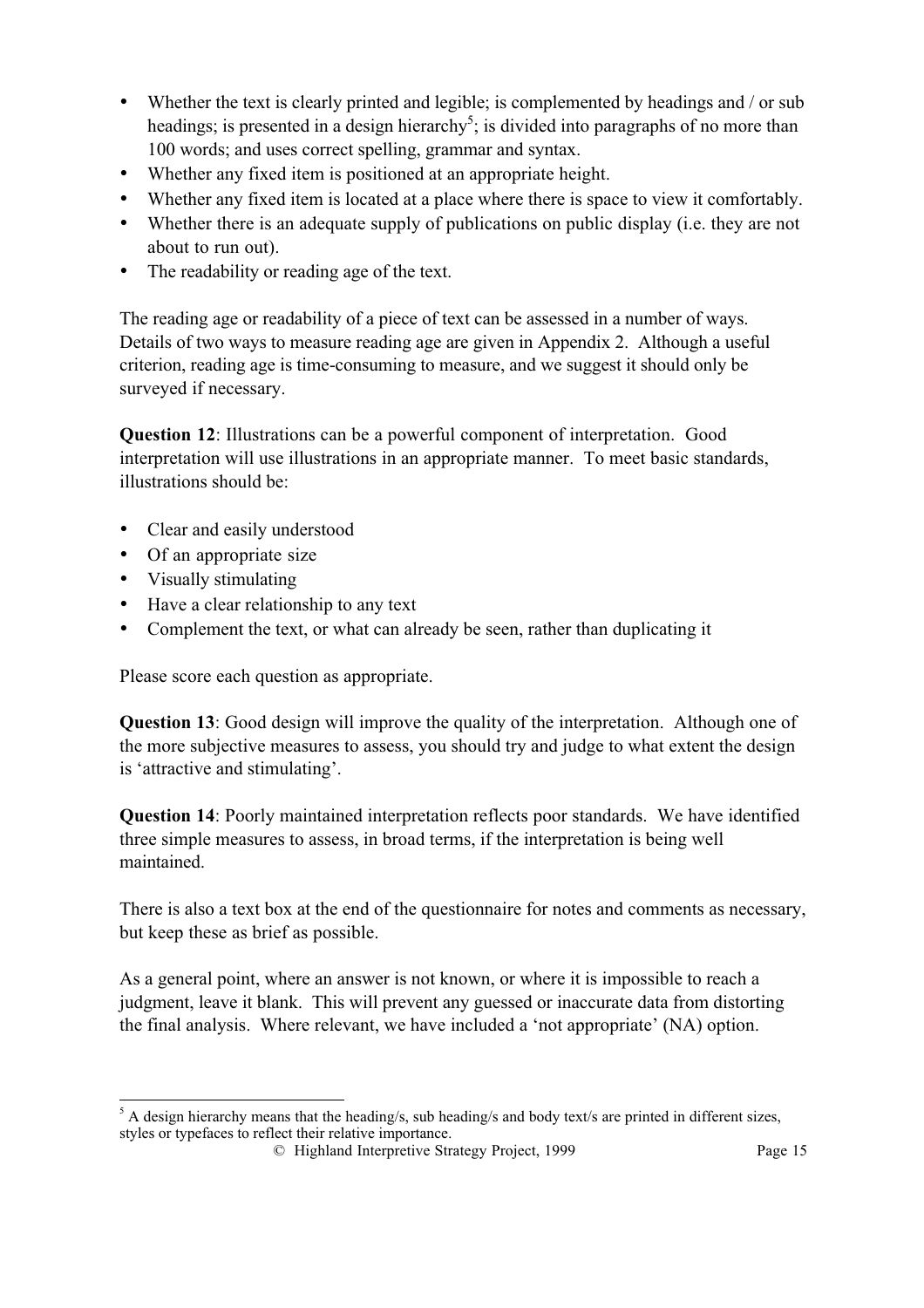### **7.4 Assessing audio and audio-visual displays**

Questionnaire 4 should be used to collect data about audio and audio-visual interpretation.

**Question 1**: The 'site/facility' refers to the name of the place that is being interpreted.

**Question 2**: Please record the surveyor's name as before.

**Question 3**: Please record the date of the survey as before.

**Question 4**: Please record the item being assessed using the appropriate code. Each item being assessed should be recorded on a separate form.

**Question 5**: The managing organisation is the body that provides and / or manages the interpretation. Where a number of organisations have collaborated, the lead agency should be recorded.

**Question 6**: Good audio and audio-visual interpretation will either be clearly related to objects, features or events in the immediate surroundings, or provide an interesting introduction to the subject being interpreted. You should indicate whether it does either of these.

**Question** 7: Any commentary accompanying the interpretation must hold your attention. Use your judgement to indicate to what extent the interpretation does this. A simple 3 point scoring system is provided, plus a 'not applicable option'.

**Question 8**: There are a number of ways in which audio-visual displays can add to their impact. Specific ways in which they can do this are through the use of:

- Musical accompaniment
- A celebrity voice over / actor
- High quality pictures / video
- Innovative editing / projecting techniques
- A story- or character-based narrative

You should note whether the interpretation does incorporate any of these techniques.

**Question 9**: There are a number of ways in which audio facilities can add to their impact. Specific ways in which they can do this include the use of:

- Musical accompaniment
- A celebrity voice over
- Innovative editing / use of sound effects
- A story- or character-based narrative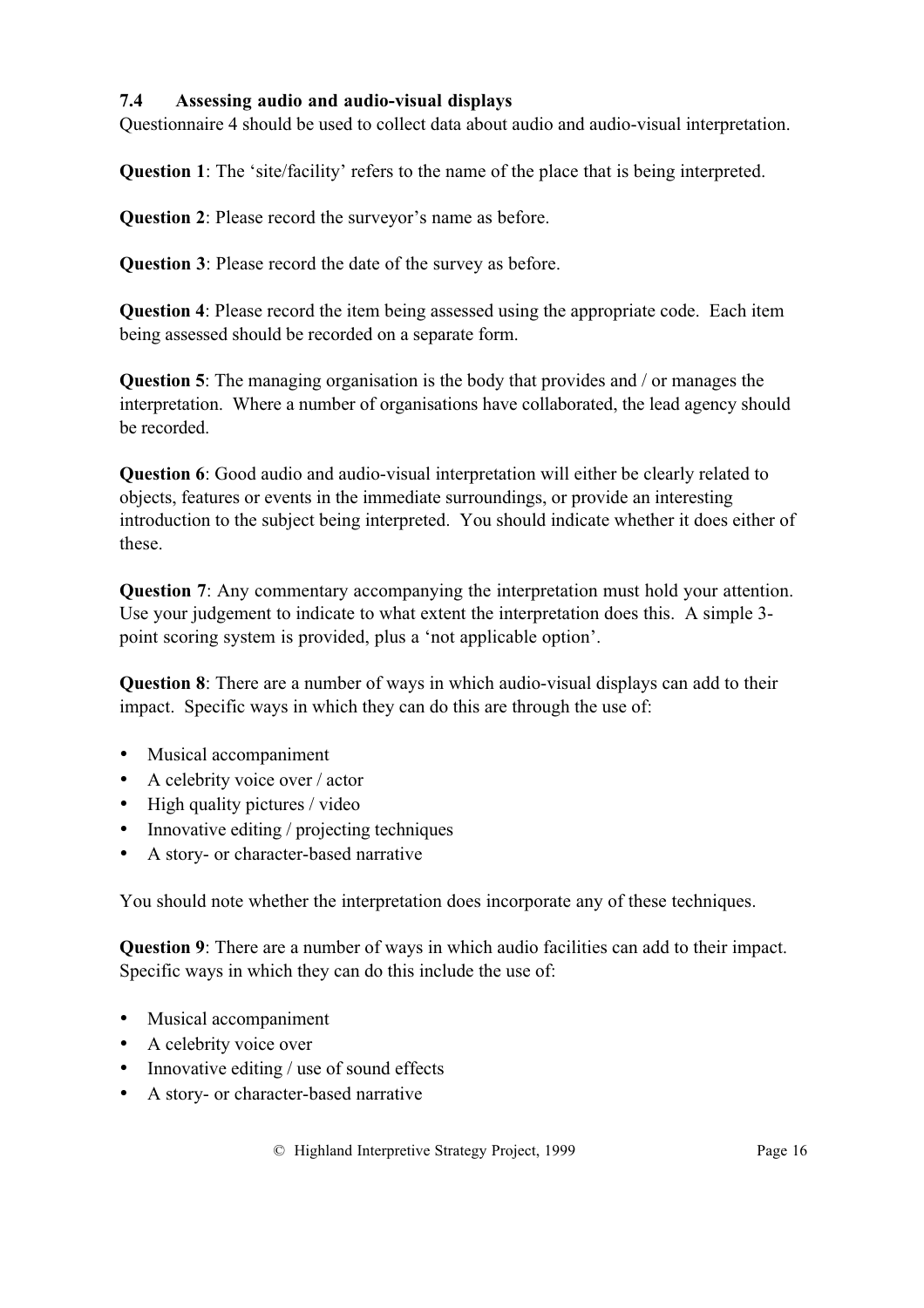Again, you should note whether the interpretation incorporates any of these.

**Question 10**: Good practice suggests that audio / audio-visual interpretation should encourage the visitor to notice and explore the things around them; or stimulate a general interest in the subject being interpreted. You should use your judgement and indicate to what extent the interpretation does this. A simple 4-point scoring system is provided.

**Question 11**: Interpretation should relate to its audience. The simplest and most effective ways of doing this are through the use of personal language, analogies, metaphor and humour. You should indicate to what extent the interpretation does this.

**Question 12**: Interpretation should help the visitor explore the subject further if they are interested. You should indicate to what extent the interpretation does this.

**Question 13**: Interpretation works best if it is based on a clearly defined idea or message. This means that each item of interpretation should attempt to communicate a single or limited number of specific ideas / messages about its subject. Again, you should try to discern what the main idea is that the interpretation is trying to communicate and complete the sentence given on the questionnaire. If you cannot easily complete the sentence, then the interpretation is probably not thematic.

**Question 14**: Good interpretation must be accessible. Therefore you should assess the following:

- Whether the commentary is clear and audible
- Whether the projection is clear and in focus
- Whether the room is dark enough to see the projection
- Whether the length of the programme is appropriate given the circumstances (e.g.  $\le$  5 minutes for a standing audience).

**Question 15**: Poorly maintained interpretation reflects poor standards. We have identified two simple measures to assess, in broad terms, if the interpretation is being well maintained.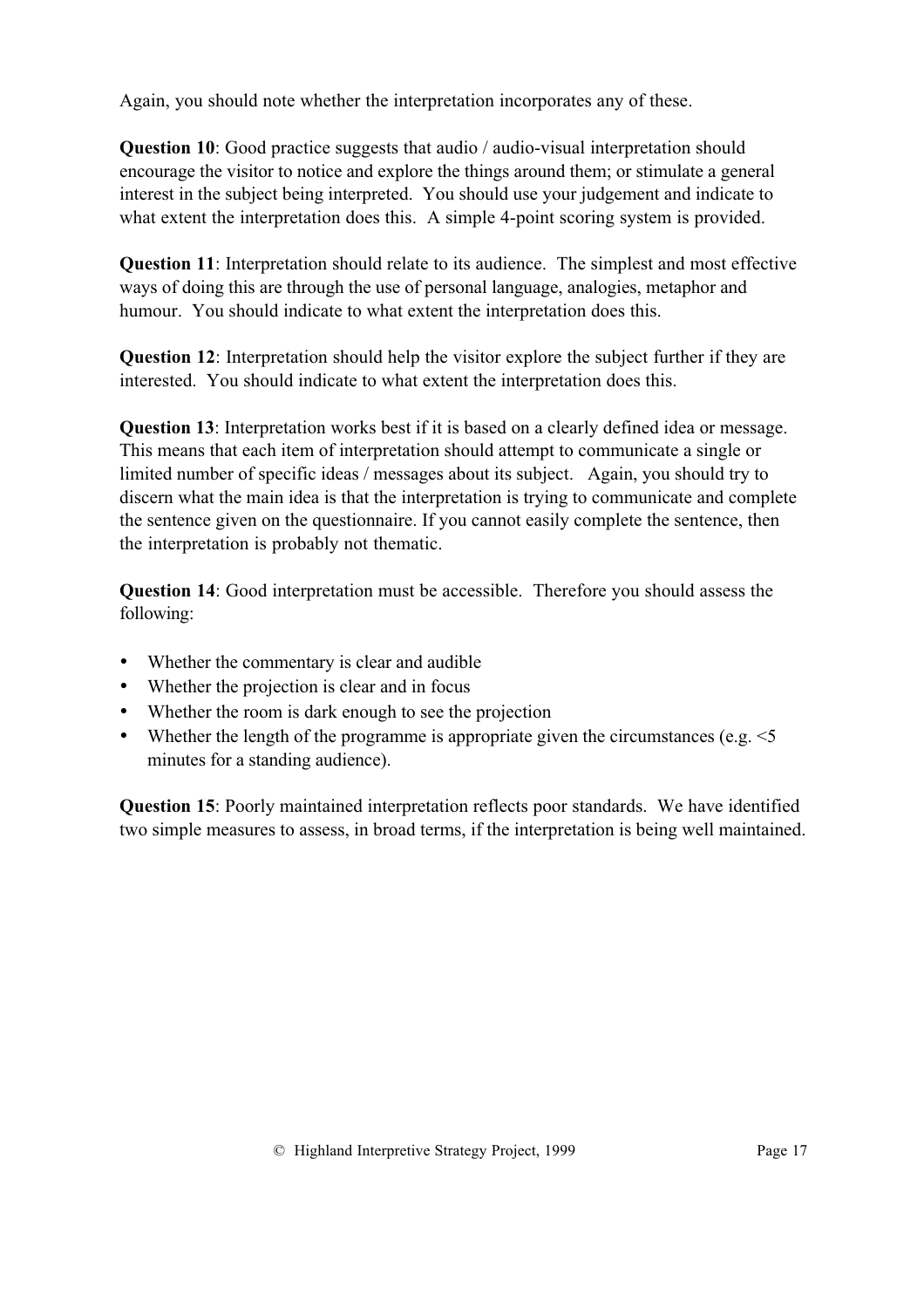# <span id="page-17-0"></span>**8. Notes on coding**

We have specified a coding system to be used in completing the forms. The same coding should subsequently be used in the database.

We set out below some definitions and explanatory notes about the interpretive media. These definitions are not absolute, and you will at times need to use your judgement as to how to classify a piece of interpretation. Please study the following with a copy of the coding system to hand (Appendix 1).

A **guided walk / tour** can be any walking, cycling, horse, car or boat based excursion led by a guide.

A **self-guided tour / trail using printed material** is where visitors explore a site / facility under their own initiative using leaflets and / or panels.

A **self-guided tour / trail using audio facilities** is where visitors explore a site / facility using an audio system.

A **general site or facility leaflet** gives an introduction to the site / facility, and may cover a number of topics.

A **topic-based leaflet** focuses on a specific topic, possibly with reference to more than one site / facility.

A **booklet** is a publication using more than sheet of paper but usually less than 50 pages in length and intended for use on site.

A **souvenir guide** is a glossy publication intended for use off site.

A **panel** refers to purpose-built interpretive signs usually presenting a range of text, images and graphics.

A **display comprising several panels** refers to a number of panels in close proximity focusing on the same subject matter.

**Other inscribed picture** / **text** refers to plaques / stone carvings etc. that have an interpretive function.

An **enquiry desk** is a staffed desk where visitors can ask for information etc.

**Facility staff** refers to staff available to answer questions about a place or facility, but not as part of a structured tour or lecture.

An **information point** / **stand** / **marker** refers to fixed, text-based interpretation not in the form of a panel.

**Classroom facilities** are provided for organised education groups.

A **computer / IT display** is any form of interpretation based on digital media, such as CD-Rom, computer screens etc.

An **audio-visual display** combines projected images and a soundtrack, usually in the form of a slide-tape show, film or video.

A **listening post** is a point where visitors can listen to a commentary or soundtrack, usually associated with a larger display.

A **mechanical interactive display** is an interactive display where the user is required to physically move one or more moving parts.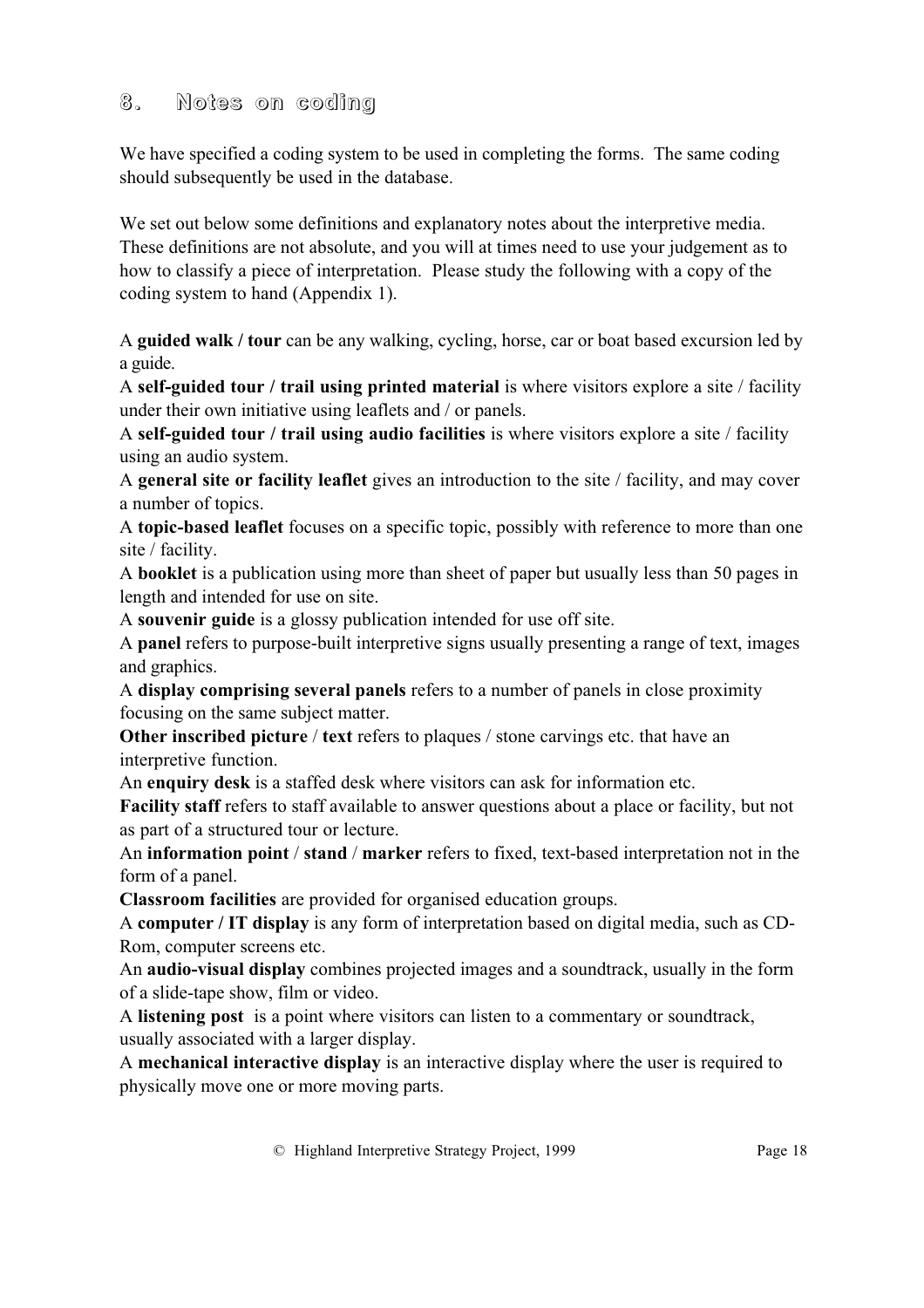<span id="page-18-0"></span>A **3-D model or display** is any form of 3-dimensional display or model with or without moving parts.

A **temporary exhibition / display** is any form of exhibition or display located somewhere for less than 12 months.

**Living display / aquaria** refers to any display based on live organisms (flora and fauna) **Object / animal handling** refers to any facility for feeling and touching objects and / or live animals. A good example would be a touch tank.

**Original objects** / **artefacts** is self-explanatory.

**Replica objects / artefacts** is self-explanatory.

**Historic re-enactment** is the theatrical rendition of historic events and / or characters. A **festival** is an event comprising a number of separate components, usually taking place over at least a day and often considerably longer.

A **theatrical event** is a single, theatre based event.

An **arts installation** refers to any fixed artwork such as a sculpture.

A **talk / lecture** refers to a structured presentation at a specific place.

A **demonstration** is any live interpretation based on showing visitors how something is done.

# **9. Training the Surveyors**

In order to successfully apply the questionnaires, the surveyors will require some structured training and practice in using them. This should involve the use of examples of good and bad interpretation which illustrate the various parameters being tested by the questionnaires, and help anchor the ends of the scoring scales (e.g. examples of interpretation that use personal language 'not at all', 'a little', 'a moderate amount' and 'a lot'). It should also include a slide display to illustrate all different media identified above.

We suggest the training should take place in a two-stage process - an initial session to familiarise staff with the questionnaires and review some 'baseline' examples, followed by a second session after the surveyor/s have had time to try the questionnaires out on the ground. This will provide an opportunity to iron out any last uncertainties about the survey questionnaires.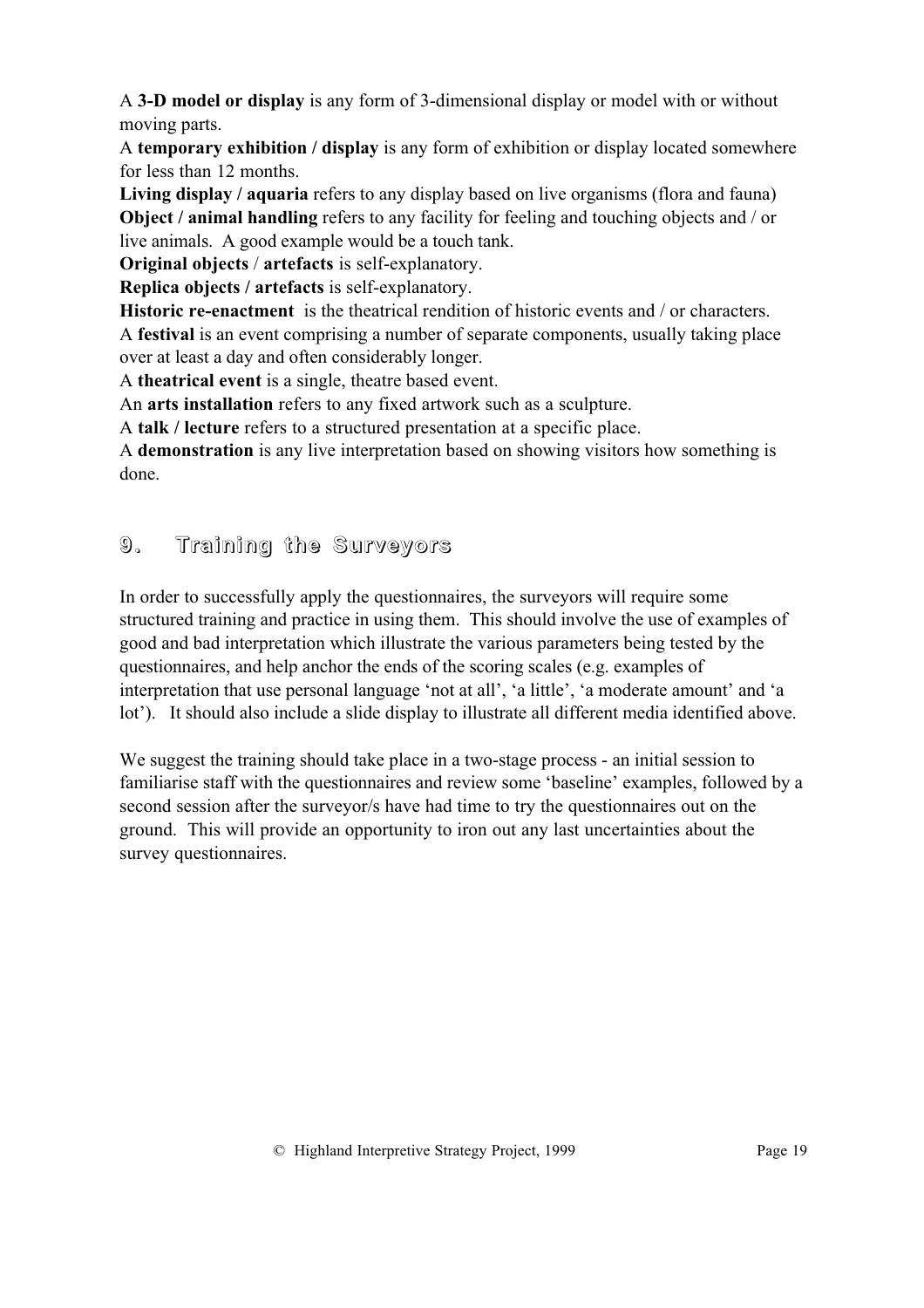# <span id="page-19-0"></span>**10. Setting-up a Database**

When the survey is complete, you are ready to enter the data to a database. There are a number of ways you could set this up, depending on what analysis you wish to make of the data. The following guidelines suggest how you could proceed:

- 1. We recommend you use widely available software, such as Microsoft Excel. If the data is held in a common format, it will be easier to make comparisons between surveys, and to disseminate the results to a wider audience.
- 2. It is very important to keep the inventory database separate from the quality assessment database. This is because you will need to interrogate and analyse the data in different ways. A combined database would also be very large and unwieldy.
- 3. All closed-ended questions can be inputted through a data coding system. The resulting database will be easier to interrogate and analyse.
- 4. The coding system used on the forms should be used when inputting data.
- 5. The forms were designed with a minimum of open-ended questions. Those that do exist should be inputted in text form as succinctly as possible.

# **11. Analysing and Interpreting the Data**

Once entered onto the database, the information is ready for analysis. We suggest below possible analyses to indicate how the data might be used.

### **11.1 Inventory data**

The inventory will provide information about key aspects of the existing interpretation. Particular questions the inventory can answer include:

- i. Where are interpretation facilities located?
- ii. What topics are most commonly interpreted?
- iii. What topics are least interpreted?
- iv. What are the current gaps in provision?
- v. What media are being used?
- vi. What proportion of the interpretation is intended for disabled use? What is the nature of these facilities (e.g. mostly Braille)?
- vii. What proportion of interpretation is provided by public, private and the voluntary bodies?
- viii. What proportion of facilities have plans for expanding, updating or improving their interpretation?
	- ix. Which organisations are providing interpretation?
	- x. What proportion of the interpretation is translated into other languages?
	- xi. What opening times and admission charges apply?

These may all be key questions to answer in developing policies and strategies for future interpretation development.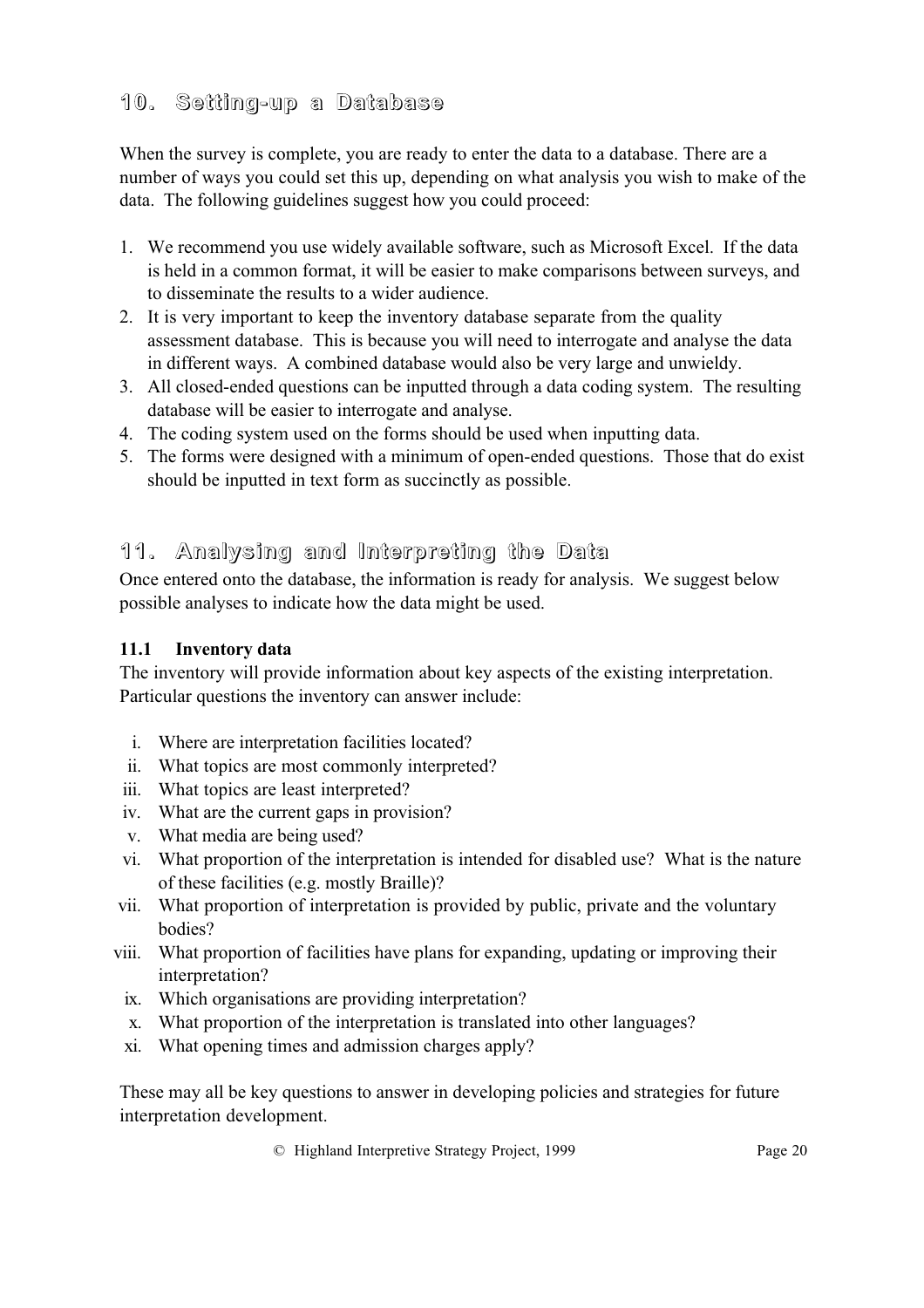### **11.2 Quality assessment data**

The quality assessment data can be used to do a number of things:

Firstly, it can be used to identify to what extent the interpretation is truly 'interpretive'. This relates to what degree the interpretation provokes interest, reveals meaning and relates to the audience. The higher the score on the questions that relate to these measures, the more 'interpretive' it is. These questions are:

- Is the interpretive item clearly and specifically related to features, objects, or events in the immediate surroundings?
- How much does it encourage visitors to look at, touch, listen to, smell, taste or otherwise explore the things around them?
- How much does it relate to the audience?
- Does the interpretation communicate either a single or limited number of linked idea(s) or message(s) about its subject?

In addition, for audio- and audio-visual media, the questions relating to the use of techniques which will add impact relate to the overall interpretive value of the facility.

If the data is used to assess to what extent the interpretation is truly interpretive, we suggest these questions should be given greater importance in the analysis. For example, the following specific questions could be asked of the database:

- i. What proportion of the interpretation scores highly on **each** of the 'interpretive' questions?
- ii. What proportion of the interpretation scores highly on **all** of these questions?

The lower the proportion of interpretation that scores well on these questions, the bigger the quality deficiency.

Secondly, the database can be used to determine overall levels of accessibility of the interpretation. This is a fundamental measure of quality that can easily be overlooked. Professional interpreters will be aware of accessibility issues, but others responsible for site management, commissioning interpretation or grant-aid may not be. Specific questions that can be asked of the database include:

- i. What proportion of the interpretation scores 'yes' on **each** of the relevant accessibility questions?
- ii. What proportion of the interpretation scores 'yes' on **all** of the relevant accessibility questions?

Again, the lower the proportion that scores well on these questions, the bigger the quality deficiency.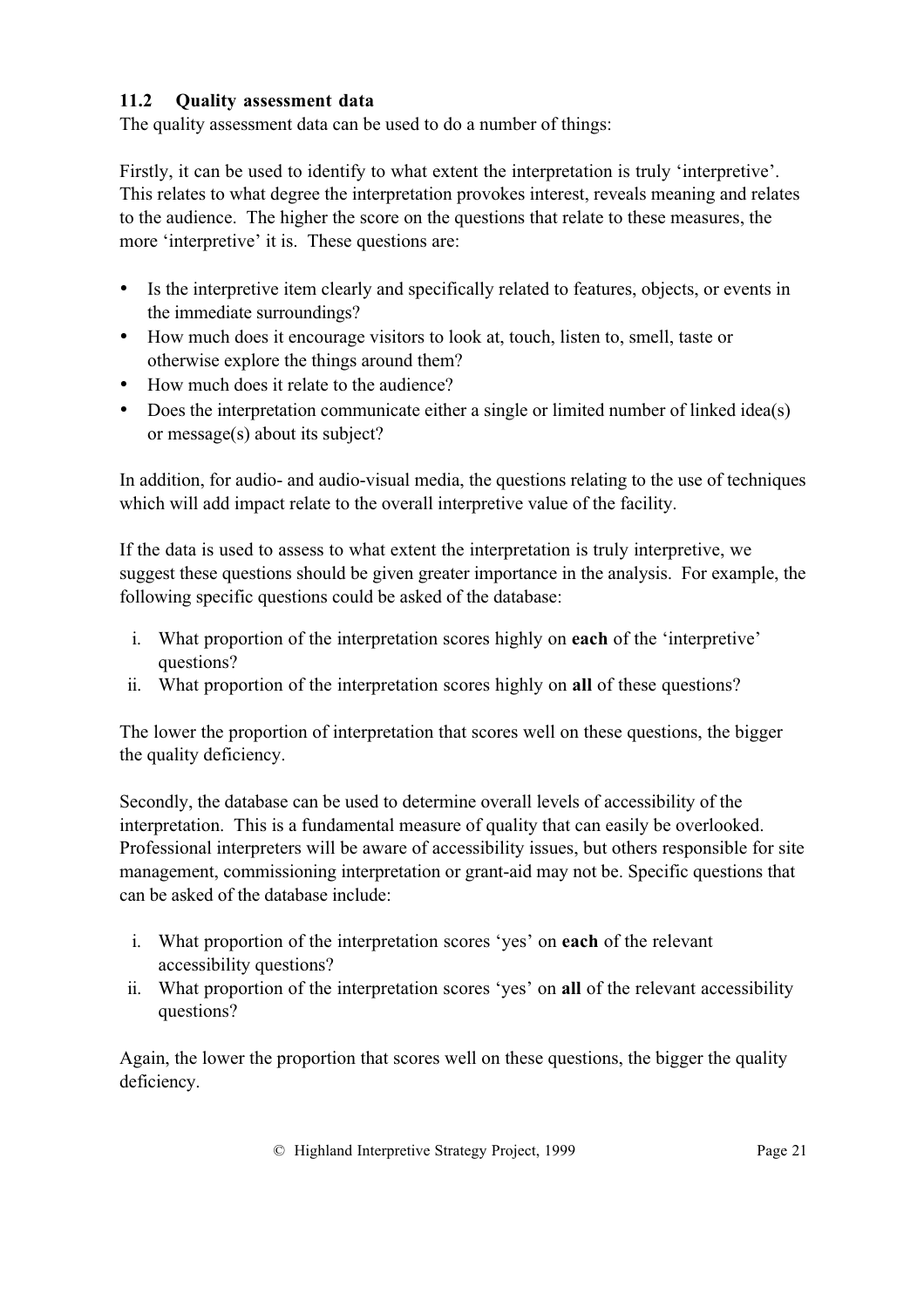Thirdly, the database will highlight quality standard issues relating to design and the use of illustrations. Again, these are matters of critical importance to good interpretation. Specific questions that can be asked of the database include:

- i. What proportion of the interpretation scores 'yes' on **each** of the relevant graphics questions (i.e. question  $12.1 - 12.5$ )?
- ii. What proportion of the interpretation scores 'yes' on **all** of the relevant graphics questions?

Fourthly, the database will highlight maintenance needs and deficiencies. This can be used to highlight the proportion of the interpretation that is being well or poorly maintained.

### **11.3 Caveats**

There are a number of final caveats that should be considered when analysing the quality assessment data. These are:

- Each item of interpretation should have specific objectives set for it. This methodology cannot assess the effectiveness of any individual piece of interpretation in terms of its own specific objectives.
- Different media are used to meet different interpretive objectives, and any general comparison between the quality and effectiveness of different media on the basis of this survey will be misleading.
- Finally, data may be collected on the extent of wheelchair access to interpretation facilities. However, wheelchair access is not always appropriate or possible - many historic buildings, for example, have areas which cannot be accessed by wheelchairs. Similarly, it can be argued that remote viewpoints should remain undeveloped, and that the infrastructure required to facilitate wheelchair access would detract from their unspoiled quality. Therefore, any interpretation of the data on disabled provision should assume that in a proportion of cases wheelchair access is not appropriate. This does not preclude the possibility of providing other forms of interpretation for the disabled.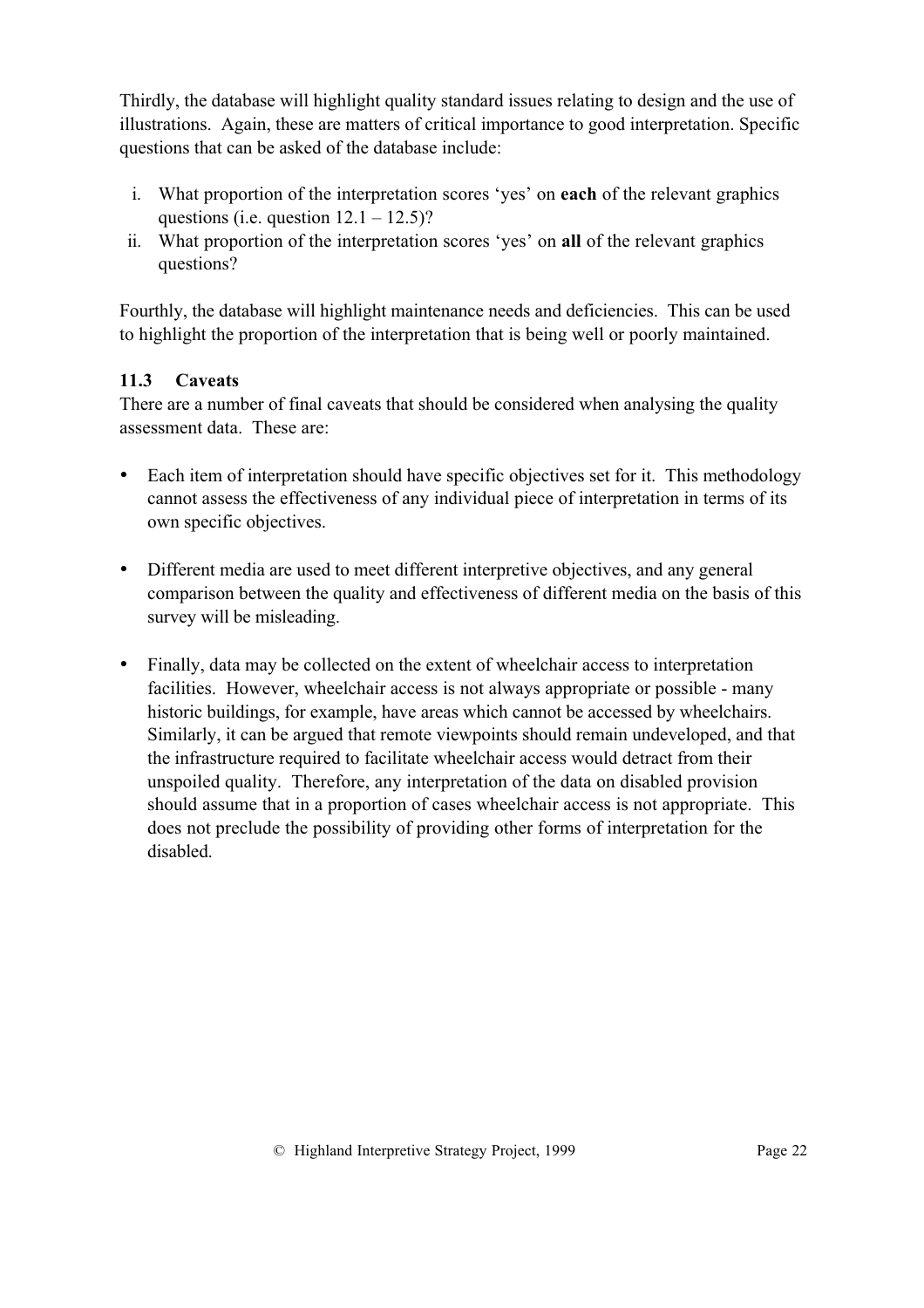# **Appendix 1: Survey questionnaires**

#### **Questionnaire 1: Inventory Survey form for individual items of interpretation**

This form should be used to record details of individual items of outdoor interpretation. Use a separate form for each piece of interpretation. Interpretation within a visitor centre, museum, historic house or other built facility should be recorded on the built facilities form.

| 1. Site name:                                                                         |                                                                                                                                                           |
|---------------------------------------------------------------------------------------|-----------------------------------------------------------------------------------------------------------------------------------------------------------|
| 2. Surveyor:                                                                          |                                                                                                                                                           |
| 3. Date surveyed:                                                                     |                                                                                                                                                           |
| 4. OS grid reference:                                                                 |                                                                                                                                                           |
| 5. Interpretive item (please give<br>appropriate code no.):                           |                                                                                                                                                           |
| 6. Topic/s (please list code<br>numbers for all that apply):                          |                                                                                                                                                           |
| 7. Managing organisation:                                                             |                                                                                                                                                           |
| 8. Date/s of provision<br>(if applicable):                                            |                                                                                                                                                           |
| 9. Charge (if applicable):                                                            |                                                                                                                                                           |
| 10. Is any aspect of the<br>interpretation designed to<br>cater for disabled users?   | Yes / No<br>If yes, please indicate which of the following is provided:<br>Braille / audio facilities / sign language / wheelchair access / large print / |
| 11. Is the interpretation<br>translated into any<br>language/s other than<br>English? | Yes / No<br>If yes, please specify which of the following:<br>Gaelic / French / German / Spanish / Italian / Dutch / Japanese /                           |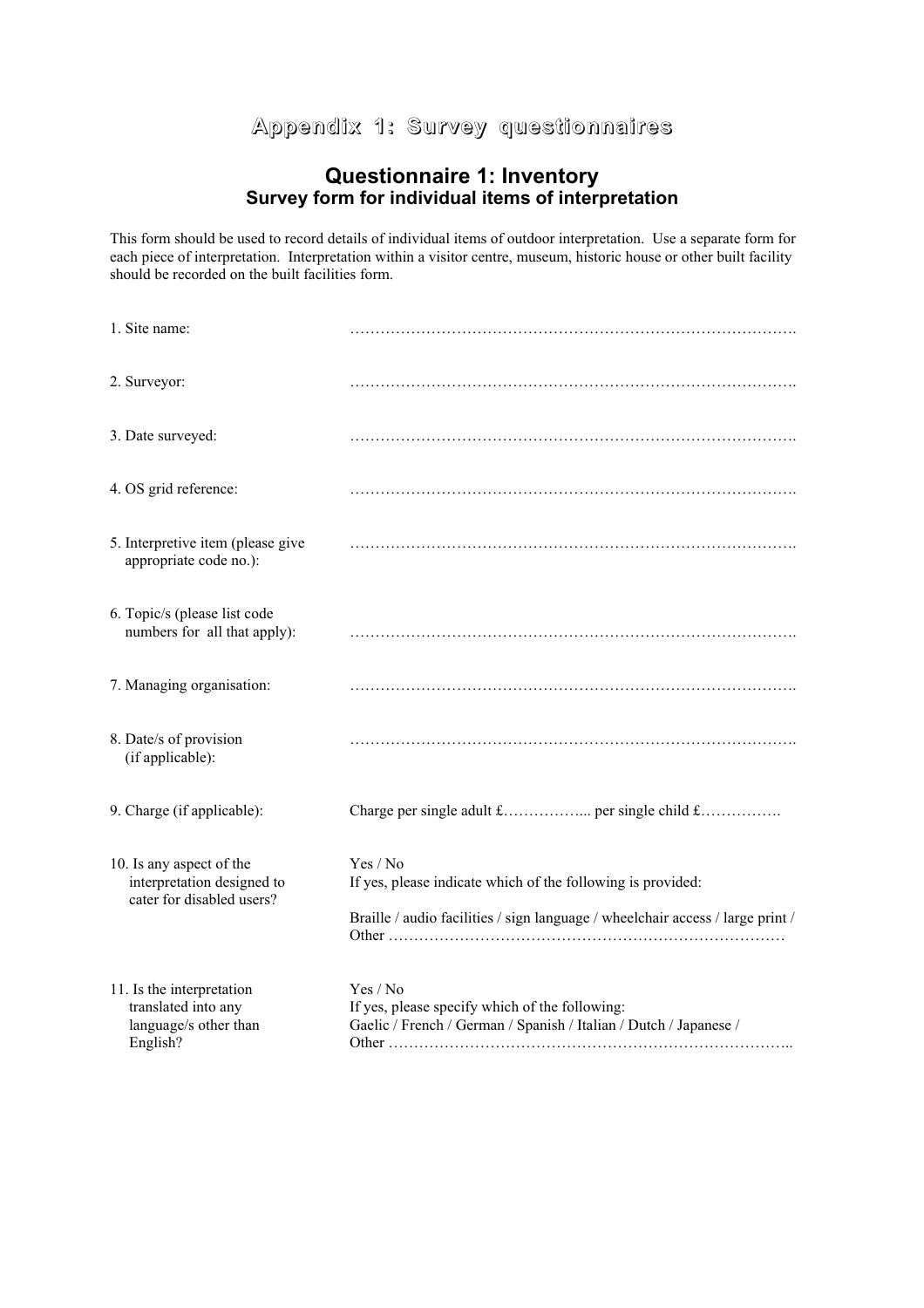### **Questionnaire 2: Inventory Survey form for built facilities**

Please complete one of these forms for each visitor centre, museum, historic house or other built facility. Outdoor interpretation should be recorded on the individual items survey form.

| 1. Facility name:                                                                      |                                                                                |
|----------------------------------------------------------------------------------------|--------------------------------------------------------------------------------|
| 2. Surveyor:                                                                           |                                                                                |
| 3. Date surveyed:                                                                      |                                                                                |
| 4. OS grid reference:                                                                  |                                                                                |
| 5. Facility type:                                                                      | Visitor centre / museum / historic house / castle / religious building /       |
|                                                                                        |                                                                                |
| 6. Interpretive item/s (please<br>list all interpretive media in<br>the facility using |                                                                                |
| appropriate code nos.):                                                                |                                                                                |
| 7. Topic/s (please list code<br>numbers for all that apply):                           |                                                                                |
| 8. Managing organisation:                                                              |                                                                                |
| 9. Opening times:                                                                      | All year / seasonal / weekdays / weekends / other                              |
| 10. Charge (if applicable):                                                            |                                                                                |
| 11. Is any aspect of the<br>interpretation designed to                                 | Yes / No If yes, please indicate which of the following is provided:           |
| cater for disabled users?                                                              | Braille / audio facilities / sign language / wheelchair access / large print / |
|                                                                                        |                                                                                |
| 12. Is the interpretation<br>translated into any                                       | Yes / No If yes, please specify which of the following:                        |
| language/s other than<br>English?                                                      | Gaelic / French / German / Spanish / Italian / Dutch / Japanese /              |
|                                                                                        |                                                                                |
| 14. Are there any plans to<br>expand, update or                                        | Yes / No (If yes, please give details)                                         |
| improve the existing<br>interpretive facilities?                                       |                                                                                |
|                                                                                        |                                                                                |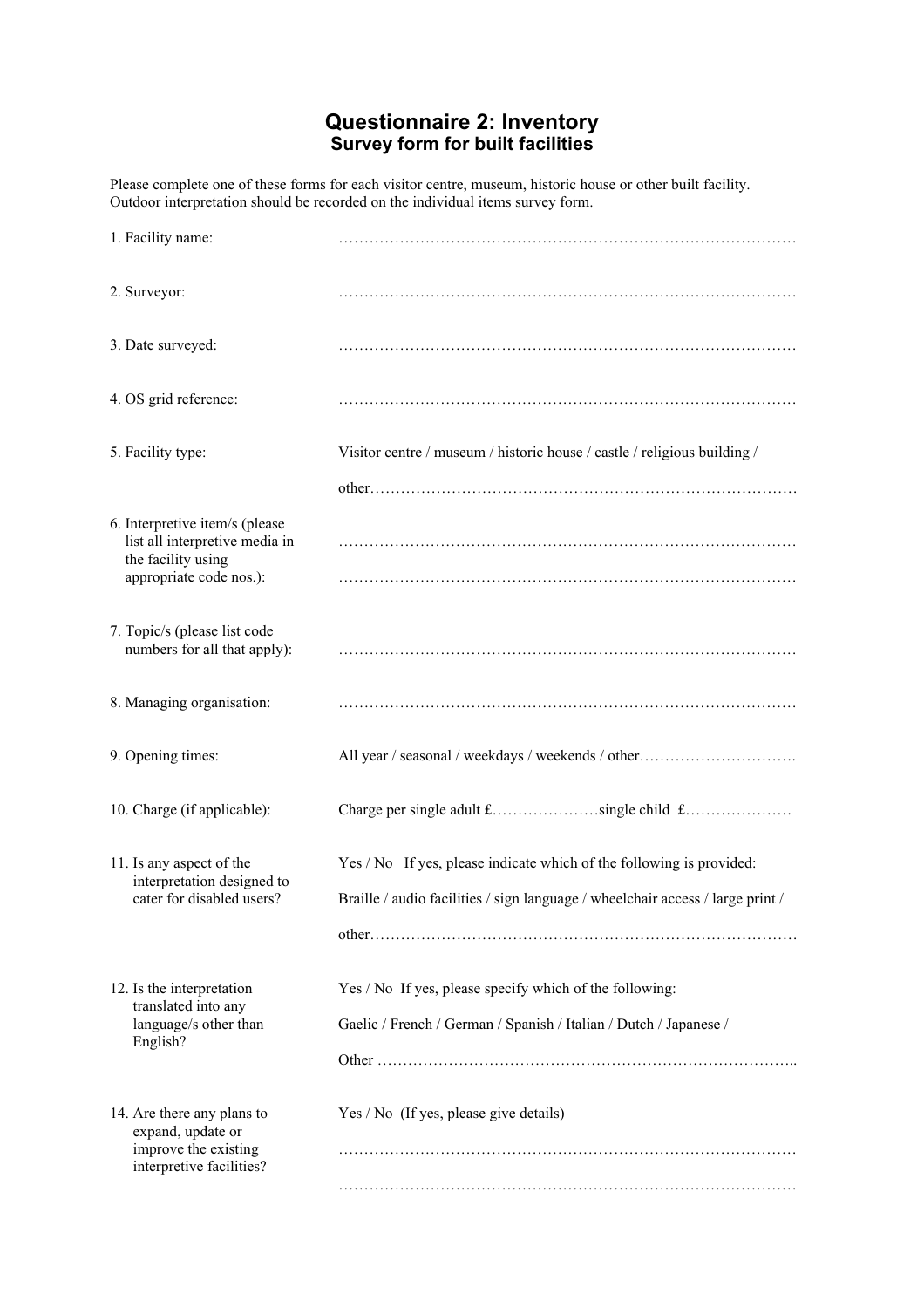### **Questionnaire 3: Assessing interpretive quality Survey form for displays, exhibitions, panels and printed material**

This form should be used for interpretive displays, exhibitions, panels and printed material. Please complete a separate form for each individual piece of interpretation.

| 1. | Site / facility name:                           |                                                                                                                 |
|----|-------------------------------------------------|-----------------------------------------------------------------------------------------------------------------|
| 2. | Surveyor:                                       |                                                                                                                 |
| 3. | Date surveyed:                                  |                                                                                                                 |
| 4. | Interpretive item (please<br>give code number): |                                                                                                                 |
| 5. | Managing organisation:                          |                                                                                                                 |
| 6. | surroundings?                                   | Is the interpretive item clearly and specifically related to features, objects, or events in the immediate      |
|    | of the panel?                                   | 6.1. For fixed outdoor media such as panels, can you see the subject of the interpretation from the location    |
|    | interpreted?                                    | 6.2. For fixed media inside a building, is the building clearly associated with the site or place that is being |
|    | can see?                                        | 6.3. For media designed to be used on the move, does the interpretation refer to specific features that you     |
|    |                                                 |                                                                                                                 |
| 7. |                                                 | How much does the interpretation encourage visitors to notice and explore the things around them?               |
|    |                                                 | 7.1. Does it draw attention to specific features that you can see, touch, hear, smell or taste? Or              |
|    |                                                 | 7.2. Does it specifically ask you to look at, touch, listen to, smell or taste these things?                    |
|    |                                                 |                                                                                                                 |
| 8. |                                                 | Does the interpretation offer or suggest ways to explore the subject further?                                   |
|    |                                                 | 8.1. Does it suggest other places to visit or explore that are connected to the main subject? Or                |
|    |                                                 | 8.2. Does it give sources of further information (books, places to go, organisations to contact)?               |
|    |                                                 |                                                                                                                 |
|    |                                                 |                                                                                                                 |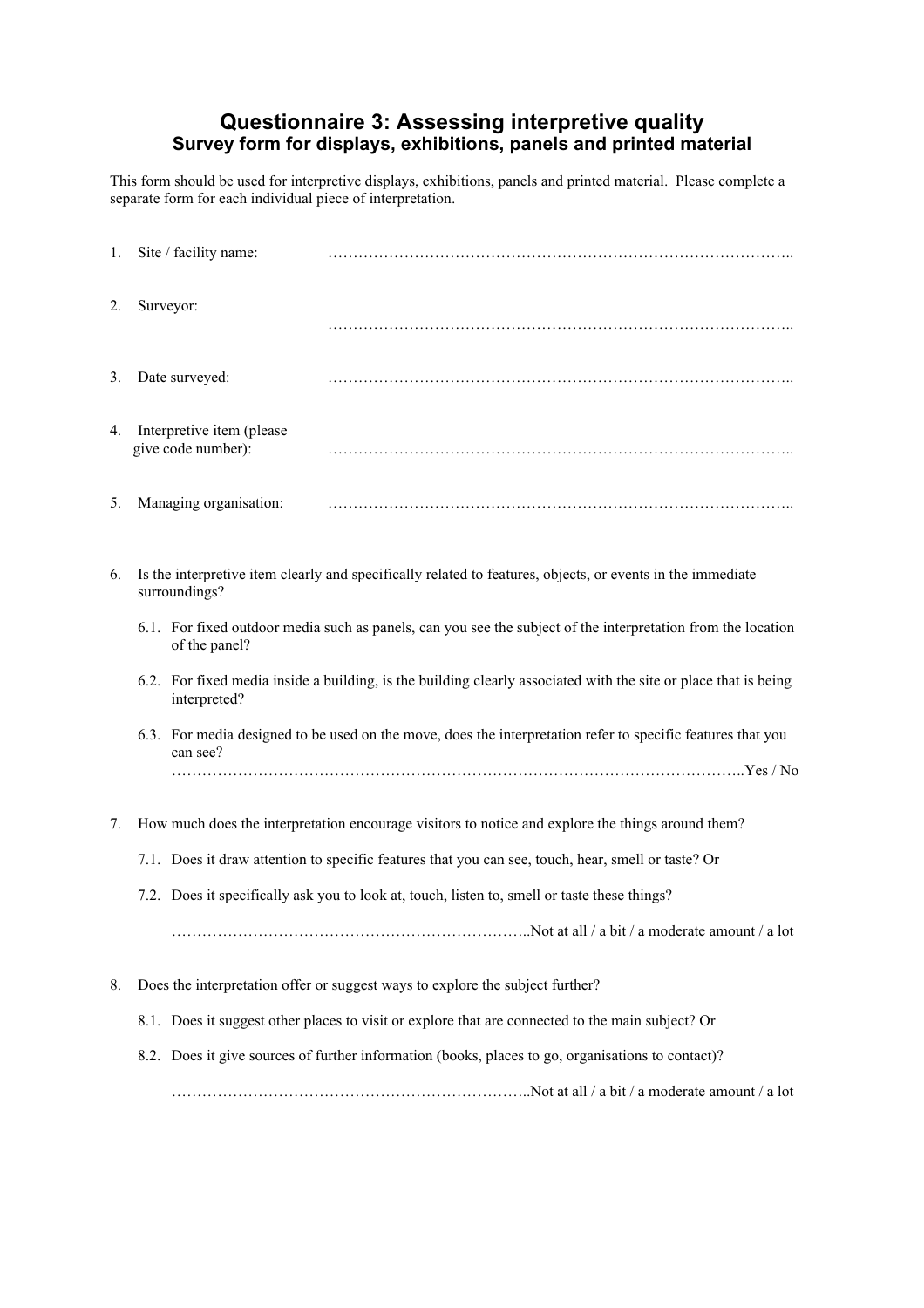| 9. | How much does the interpretation relate to the audience?                                                                                                   |
|----|------------------------------------------------------------------------------------------------------------------------------------------------------------|
|    | 9.1. Does it use personal language (e.g. by addressing the audience as 'you'), or                                                                          |
|    | 9.2. Does it make links or comparisons between its subject and peoples' everyday lives or common<br>experiences (e.g. by using analogies and metaphor), or |
|    | 9.3. Does it use humour?                                                                                                                                   |
|    | 10. Does the interpretation communicate either a single or a limited number of specific idea/s or message/s<br>about its subject?                          |
|    | If it does, you should be able to complete the following sentence for each idea / message:<br>"The main idea / message communicated by this is that        |
|    |                                                                                                                                                            |
|    | 11. How accessible is the interpretation?                                                                                                                  |
|    |                                                                                                                                                            |
|    | 11.2. Is the text complemented by headings and / or sub-headings?Yes / No / NA                                                                             |
|    |                                                                                                                                                            |
|    |                                                                                                                                                            |
|    |                                                                                                                                                            |
|    | 11.6. If a panel or display, is it fixed at an appropriate height?Yes / No / NA                                                                            |
|    | 11.7. If a panel or display, is there enough space to view it comfortably?Yes / No / NA                                                                    |
|    | 11.8. For a publication, is there an adequate supply? (at least 10 copies)Yes / No / NA                                                                    |
|    | 11.9. What is the readability or reading age of the text?                                                                                                  |
|    | 12. Is effective use made of illustrations (photographs, drawings, and / or pictures)?                                                                     |
|    |                                                                                                                                                            |
|    | 12.2. Are they of an appropriate size for the piece of interpretation?Yes / No / NA                                                                        |
|    |                                                                                                                                                            |
|    |                                                                                                                                                            |
|    | 12.5. Do they complement the text, or what you can see, rather than simplyYes / No / NA<br>duplicate it?                                                   |
|    | 13. Is the design of the interpretation attractive and stimulating?<br>Not at all / a bit / a moderate amount / a lot                                      |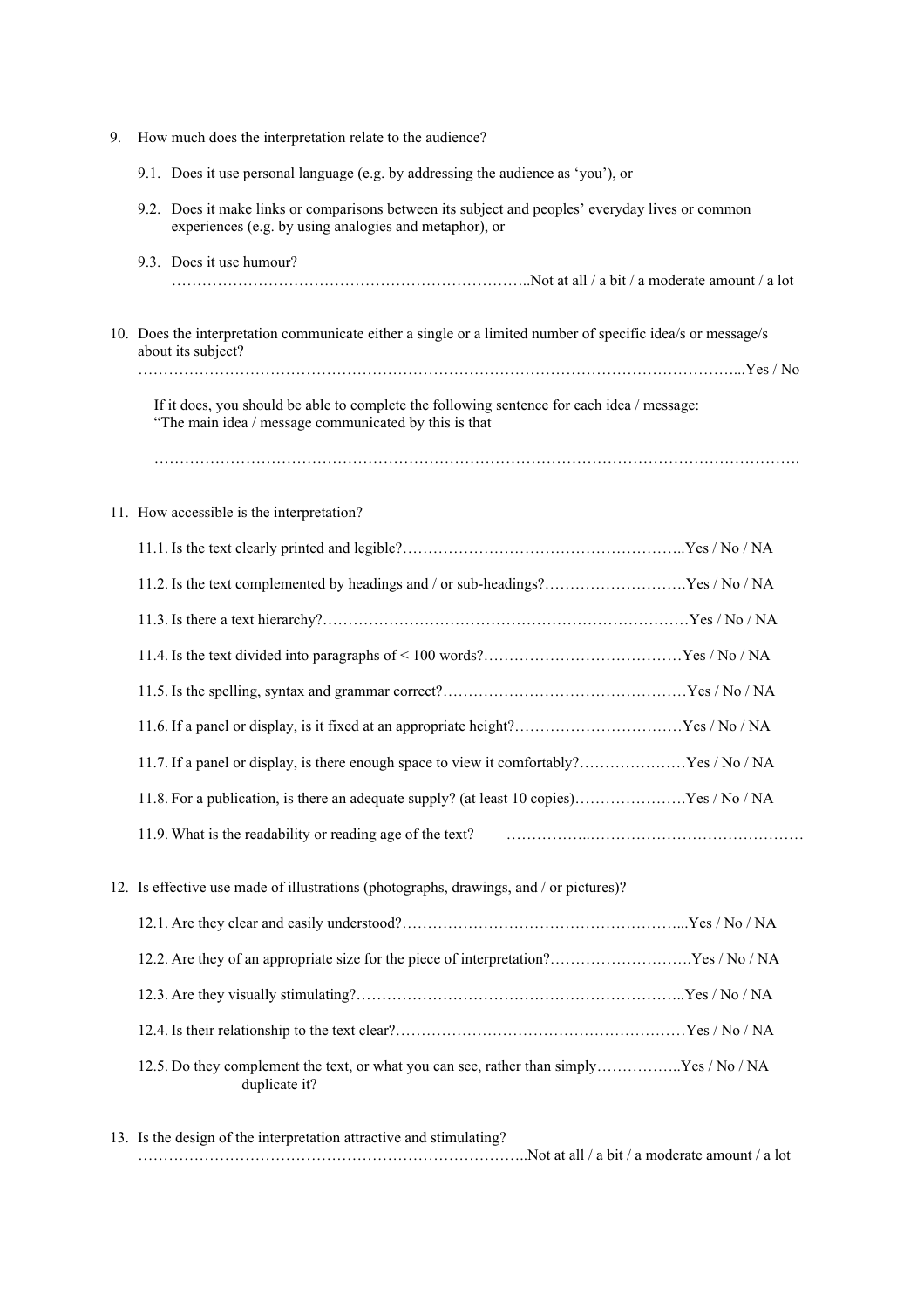| 14. Is the interpretation well maintained?                                            |  |
|---------------------------------------------------------------------------------------|--|
|                                                                                       |  |
| 14.2. Is there any evidence of vandalism and / or general wear and tear?Yes / No / NA |  |
|                                                                                       |  |
| Notes and comments:                                                                   |  |
|                                                                                       |  |

......................................................................................................……………………….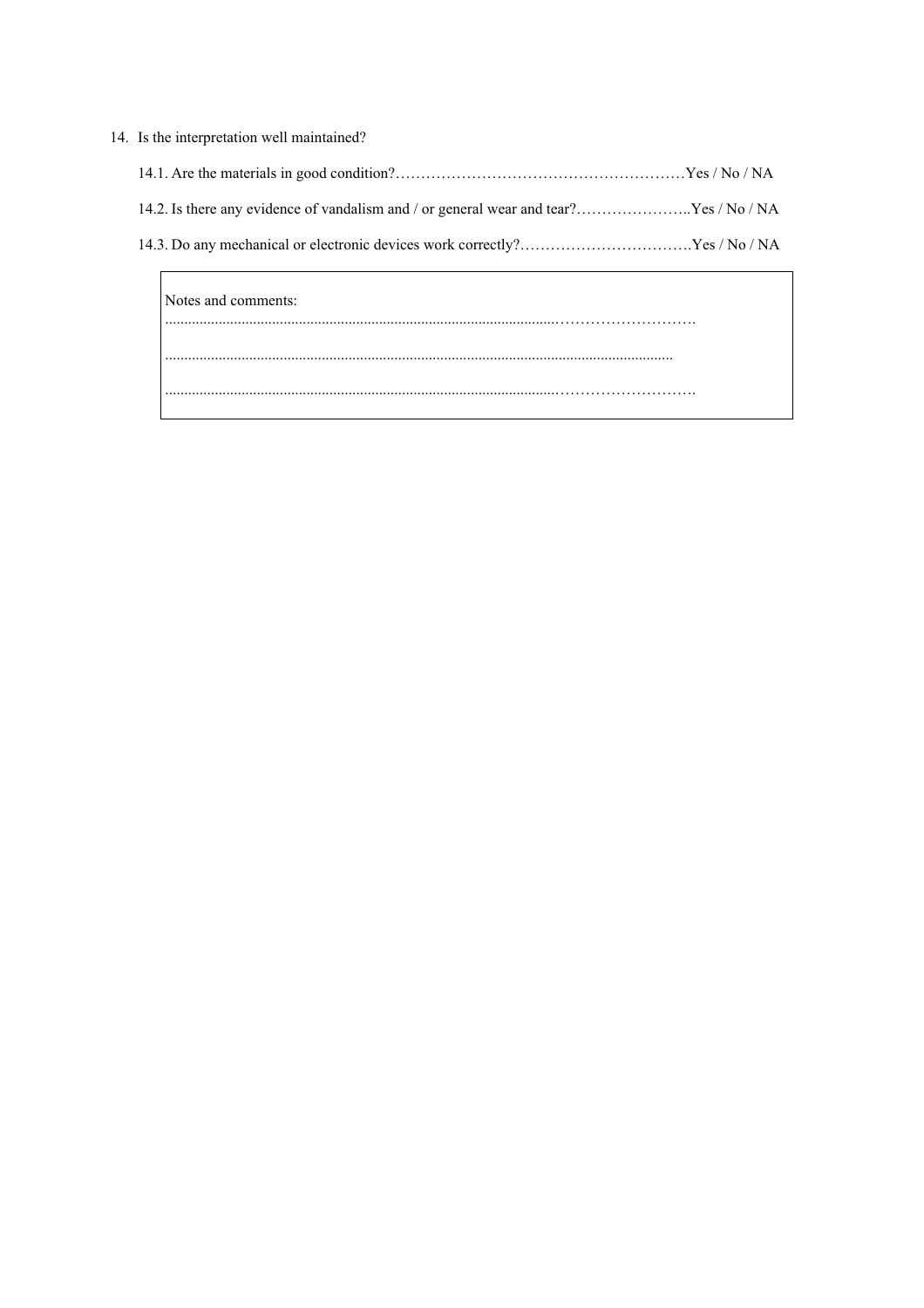### **Questionnaire 4: assessing interpretive quality Survey form for audio and audio-visual displays**

This form should be used for audio and audio-visual displays. Please complete a separate form for each individual piece of interpretation.

| 1. | Site / facility name:                                   |                                                                                                            |
|----|---------------------------------------------------------|------------------------------------------------------------------------------------------------------------|
| 2. | Surveyor:                                               |                                                                                                            |
| 3. | Date surveyed:                                          |                                                                                                            |
| 4. | Interpretive item (please<br>give code number):         |                                                                                                            |
| 5. | Managing organisation:                                  |                                                                                                            |
| 6. |                                                         | 6.1. Does the interpretation provide an introduction to the subject being interpreted? Or                  |
|    | displays?                                               | 6.2. Does it refer to specific features which you can see either on the surrounding site or in any related |
| 7. | To what extent does any commentary hold your attention? | None of the time / some of the time / all of the time / NA                                                 |
| 8. |                                                         | For audio-visual facilities, which of the following are used to add impact?                                |
|    |                                                         |                                                                                                            |
|    |                                                         |                                                                                                            |
|    |                                                         |                                                                                                            |
|    |                                                         |                                                                                                            |
| 9. |                                                         | For audio facilities, which of the following are used to add impact?                                       |
|    |                                                         |                                                                                                            |
|    |                                                         |                                                                                                            |
|    |                                                         |                                                                                                            |
|    |                                                         |                                                                                                            |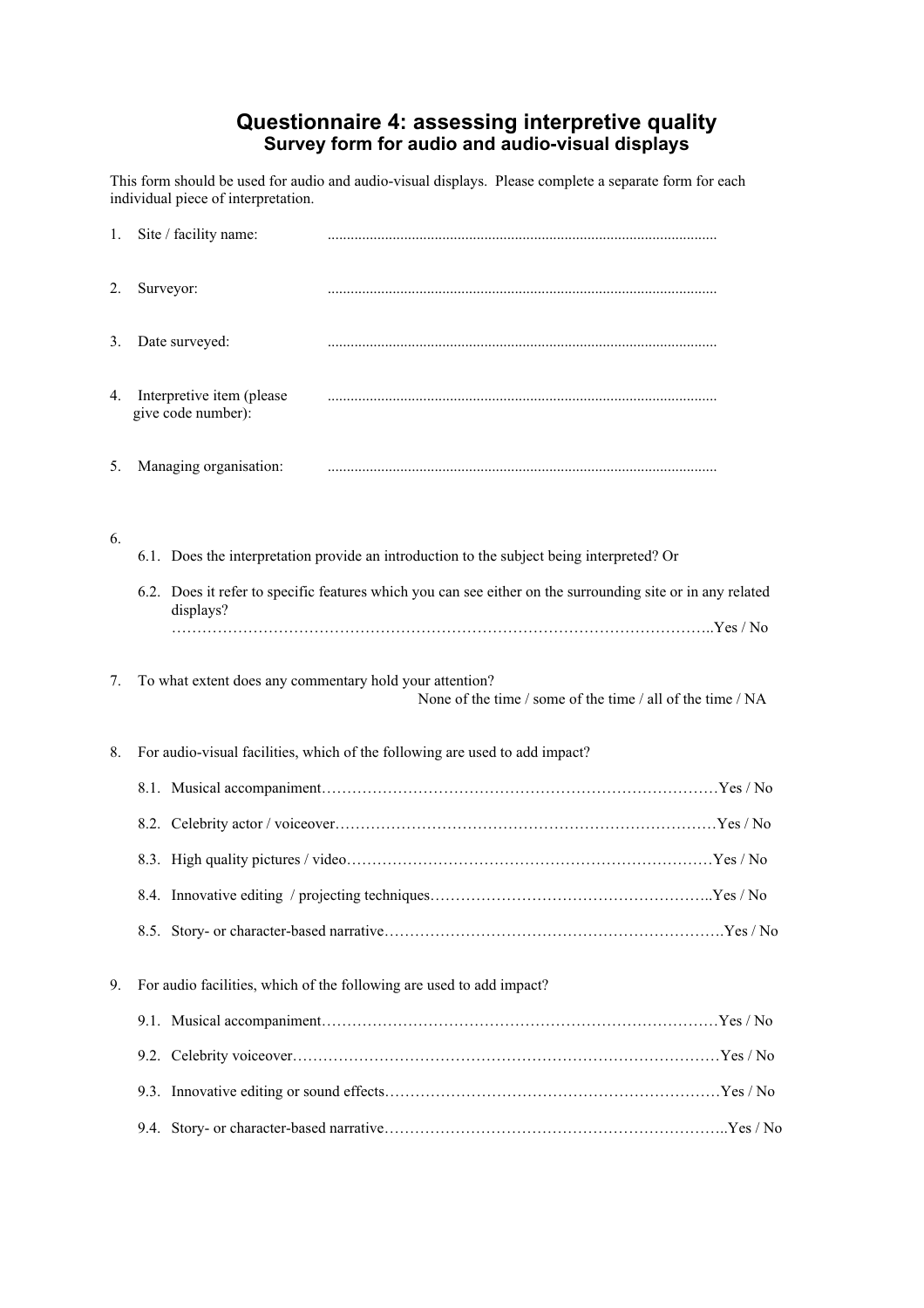- 10. How much does the interpretation:
	- 10.1. Encourage visitors to look at, touch, listen to, smell or taste the things around them? Or
	- 10.2. Stimulate a general interest in the subject being interpreted?

………………………………………………………...Not at all / a bit / a moderate amount / a lot

- 11 How much does the interpretation relate to the audience?
	- 11.1 Does it use personal language (addressing the audience as 'you'), or
	- 11.2 Does it make links or comparisons between its subject and peoples' everyday lives or common experiences (e.g. by using analogies and / or metaphor), or
	- 11.3 Does it use humour? ………………………………………………………...Not at all / a bit / a moderate amount / a lot
- 12 Does it offer or suggest ways to explore the subject further?
	- 12.1 Does it suggest other places to visit or explore that are connected to the main subject? Or
	- 12.2 Does it encourage users to explore the site or collection to which it relates? Or
	- 12.3 Does it give sources of further information (books, places to go, organisations to contact)? ………………………………………………………...Not at all / a bit / a moderate amount / a lot
- 13 Does the interpretation communicate either a single or a limited number of idea/s or message/s about its subject?

……………………………………………………………………………………………………Yes / No

If it does, you should be able to complete the following sentence for each idea / message:

"The main idea / message communicated by this is that……………………………………………………

|       | 14. How accessible is the interpretation?                                                       |
|-------|-------------------------------------------------------------------------------------------------|
| 14.1. |                                                                                                 |
| 14.2. | For an audio-visual facility, is the projection clear and in focusYes / No / NA                 |
| 14.3. | For an audio-visual facility, is the room sufficiently dark to see the projection?Yes / No / NA |
| 14.4. | For an audio-visual facility, is the length of the show appropriate to the circumstances?       |
| 14.5. | For an audio tour, does it last no more than 40 minutes, or allow the user to switch            |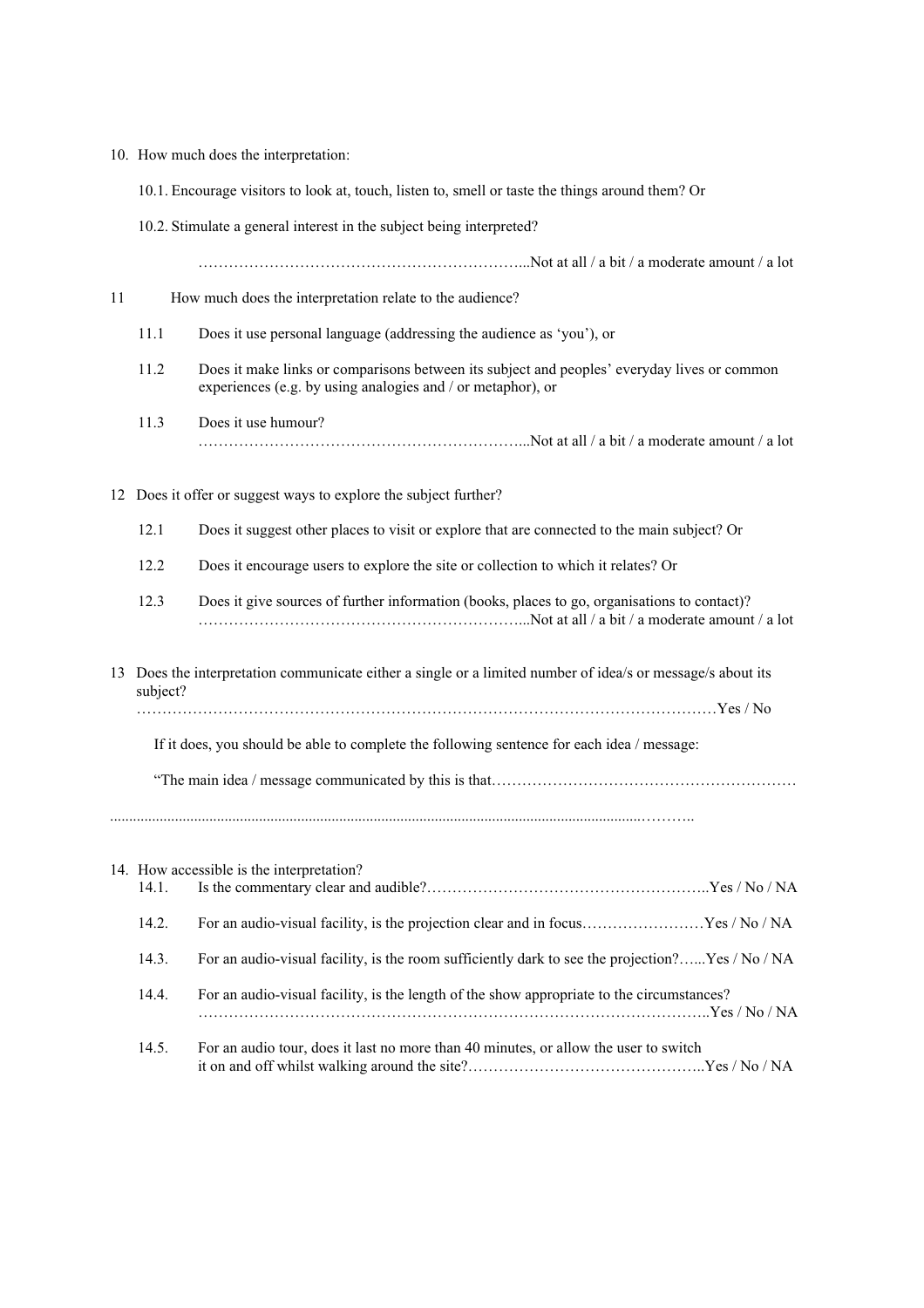#### 15. How well maintained is the interpretation?

|--|--|--|

 $15.2.$ 

| Notes and comments:<br> |   |
|-------------------------|---|
|                         | . |
|                         |   |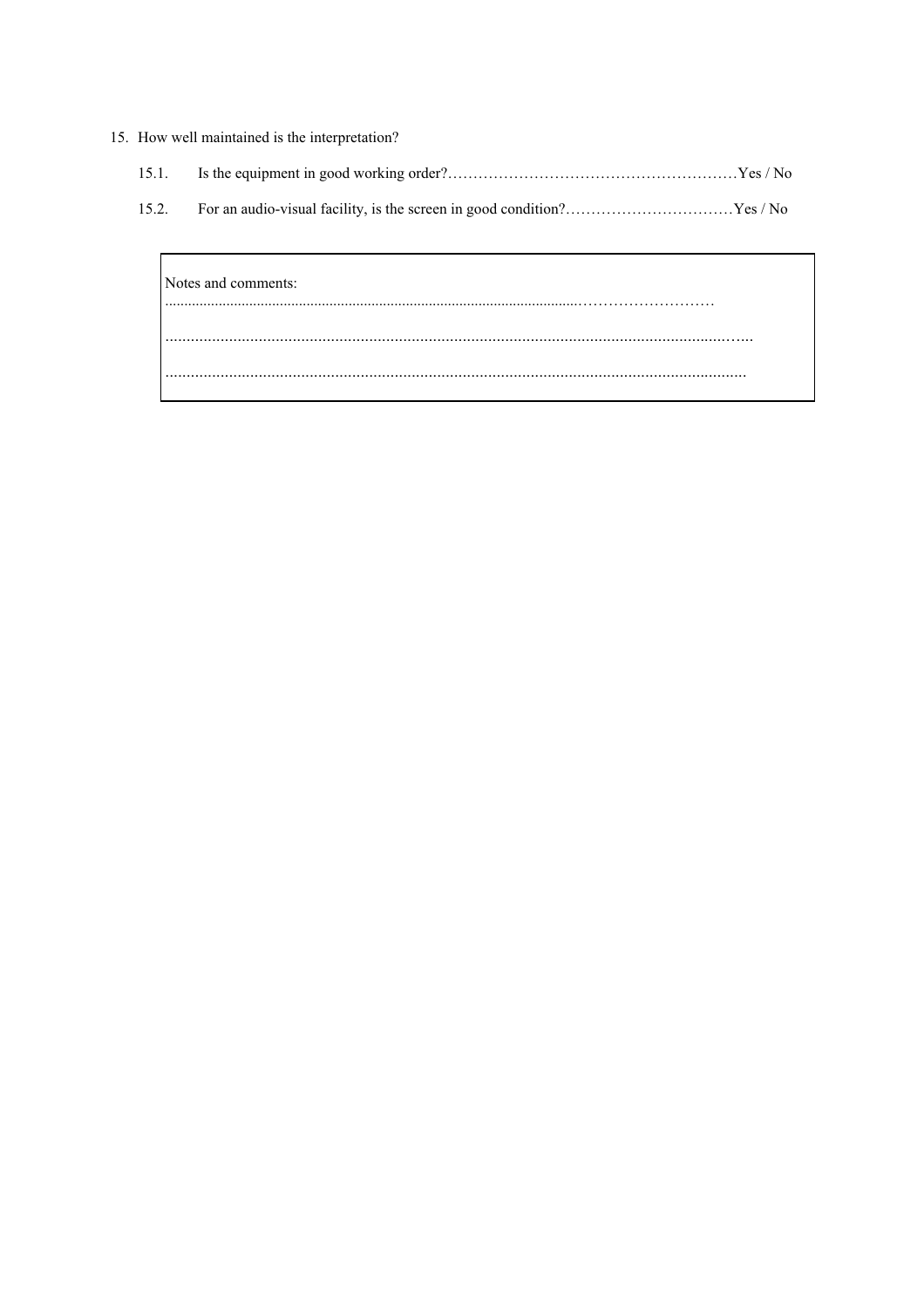### **Interpretation Survey Coding to be used on the survey recording forms:**

| Interpretive items<br>Should be classified as follows: |
|--------------------------------------------------------|
|                                                        |
| Self guided tour / trail using printed material2       |
| Self guided tour / trail using audio facilities3       |
|                                                        |
|                                                        |
|                                                        |
|                                                        |
|                                                        |
|                                                        |
|                                                        |
| Display comprising several panels11                    |
| Other inscribed picture / text12                       |
|                                                        |
|                                                        |
| Information point / stand / marker15                   |
|                                                        |
|                                                        |
|                                                        |
|                                                        |
| Mechanical interactive display20                       |
|                                                        |
| Temporary exhibition / display22                       |
|                                                        |
|                                                        |
| Display of original objects or artefacts25             |
| Display of replica objects or artefacts26              |
|                                                        |
|                                                        |
|                                                        |
|                                                        |
|                                                        |
|                                                        |
|                                                        |
|                                                        |

| Topics<br>Should be classified as follows:         |
|----------------------------------------------------|
|                                                    |
|                                                    |
|                                                    |
|                                                    |
|                                                    |
|                                                    |
| Habitat management / nature conservation107        |
|                                                    |
|                                                    |
| Landuse (including agriculture and<br>forestry)110 |
| Fisheries and marine science111                    |
|                                                    |
| Landownership and estates management113            |
| Communications and transport114                    |
|                                                    |
|                                                    |
|                                                    |
|                                                    |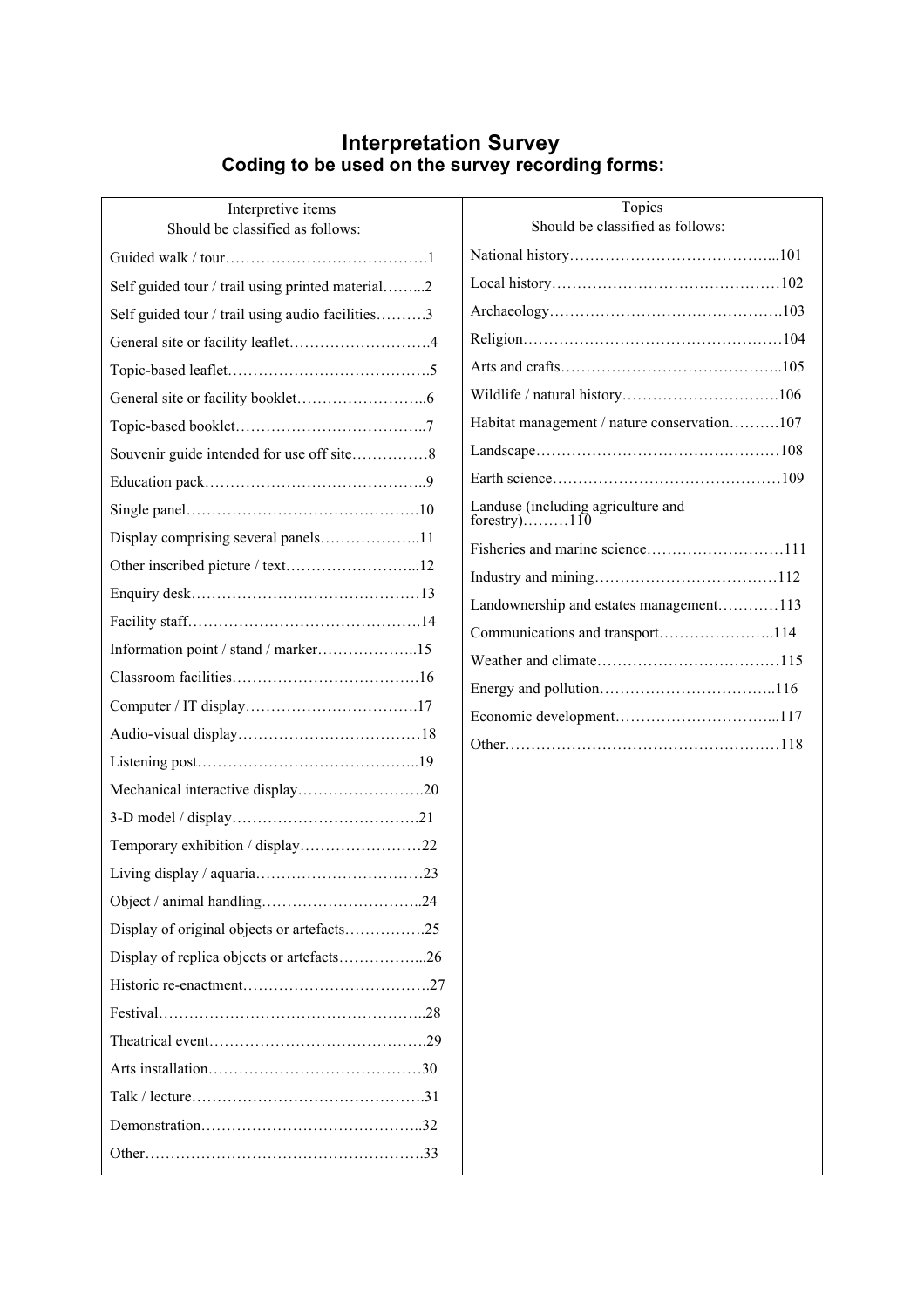# **Appendix 2: Measuring readability and reading age**

#### **1. The SMOG test**

The SMOG (Simple Measurement Of Gobbledegook) test is relatively quick measure of the **readability** of text. Readability is an attempt to match the reading level of written material to the 'reading with understanding' level of the reader. As interpretation is usually aimed at a general audience, its readability should be accessible to most people.

The test works as follows:

Select the text

Count 10 sentences

Count the number of words in these 10 sentences that have 3 or more syllables (nb. Ignore dates and real names)

Multiply this number by 3

Select the number on the following scale closest to the answer

|--|

Find the square root of the relevant number on this scale

|  |                                                             |  |  |  | $16 \mid 25 \mid 36 \mid 49 \mid 64 \mid 81 \mid 100 \mid 121 \mid 144$ |  |
|--|-------------------------------------------------------------|--|--|--|-------------------------------------------------------------------------|--|
|  | $\begin{array}{c} \begin{array}{c} \end{array} \end{array}$ |  |  |  |                                                                         |  |

Add 8

This is the readability of the text.

A readability level of 10-12 is appropriate for most interpretation.